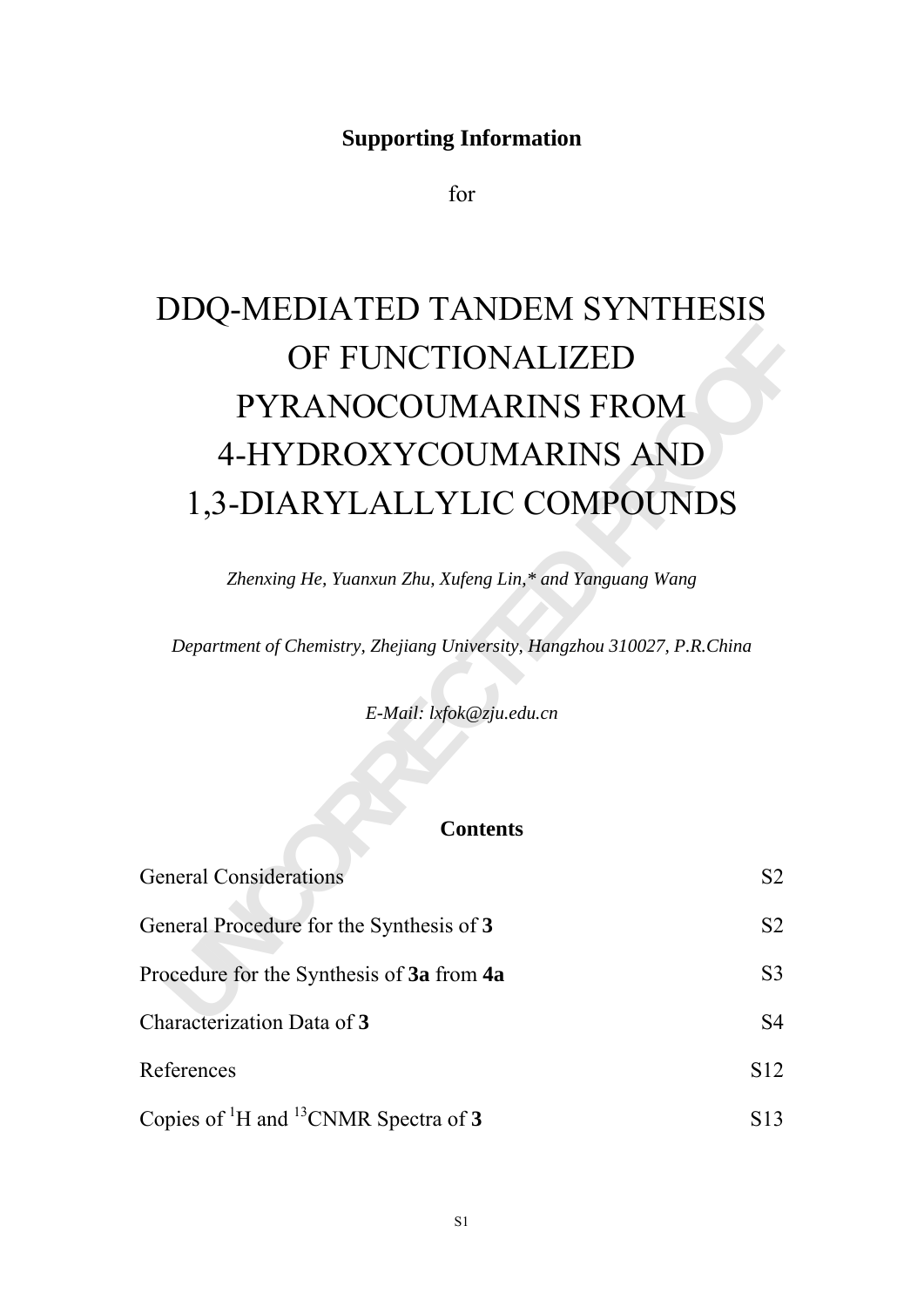#### **General Considerations**

**Iz, for** <sup>1</sup>C NMR at 100 MHz at 293 K unless otherwise noted. Chemical shifts are<br>orted relative to residue peaks of the solvents either CDCl<sub>3</sub> (7.26 ppm for <sup>13</sup>C). Data are<br>orted relative to residue peaks of the solve Column chromatography was carried out on silica gel (300-400 mesh) with mixed solvents (petroleum-ethyl acetate).  $CH_2Cl_2$  was distilled from CaH<sub>2</sub>. Infrared spectra was obtained on a FTIR spectrometer. NMR spectra was recorded for  ${}^{1}H$  NMR at 400 MHz, for <sup>13</sup>C NMR at 100 MHz at 293 K unless otherwise noted. Chemical shifts are reported relative to residue peaks of the solvents either CDCl<sub>3</sub> (7.26 ppm for <sup>1</sup>H and 77.27 ppm for <sup>13</sup>C) or DMSO- $d_6$  (2.50 ppm for <sup>1</sup>H and 40.00 ppm for <sup>13</sup>C). Data are presented as follows: chemical shift (ppm), multiplicity ( $s = singlet$ ,  $d = doublet$ ,  $t =$ triplet,  $m =$  multiplet), coupling constant,  $J(Hz)$  and integration. Low-resolution MS and HRMS were obtained using ESI ionization.

**1b** and **1c** were prepared according to the literature.<sup>1</sup> The diarylallylic compounds were prepared according to the literature.<sup>2</sup>  $\overline{4}a$  was prepared according to the literature.<sup>3</sup> Other reagents were commercial available.

**General Procedure for the Synthesis of 3** 



A 10 mL round-bottom flask was charged with 4-hydroxycoumarin **1** (0.3 mmol), 1,3-diphenyl-1-propene 2 (0.25 mmol) and 4 Å MS (0.25 g) in  $CH_2Cl_2$  (3 mL). Then DDQ (0.5 mmol) was added in portions during 15 min. The reaction mixture was stirred for the corresponding time, and then filtered through a Celite plug. The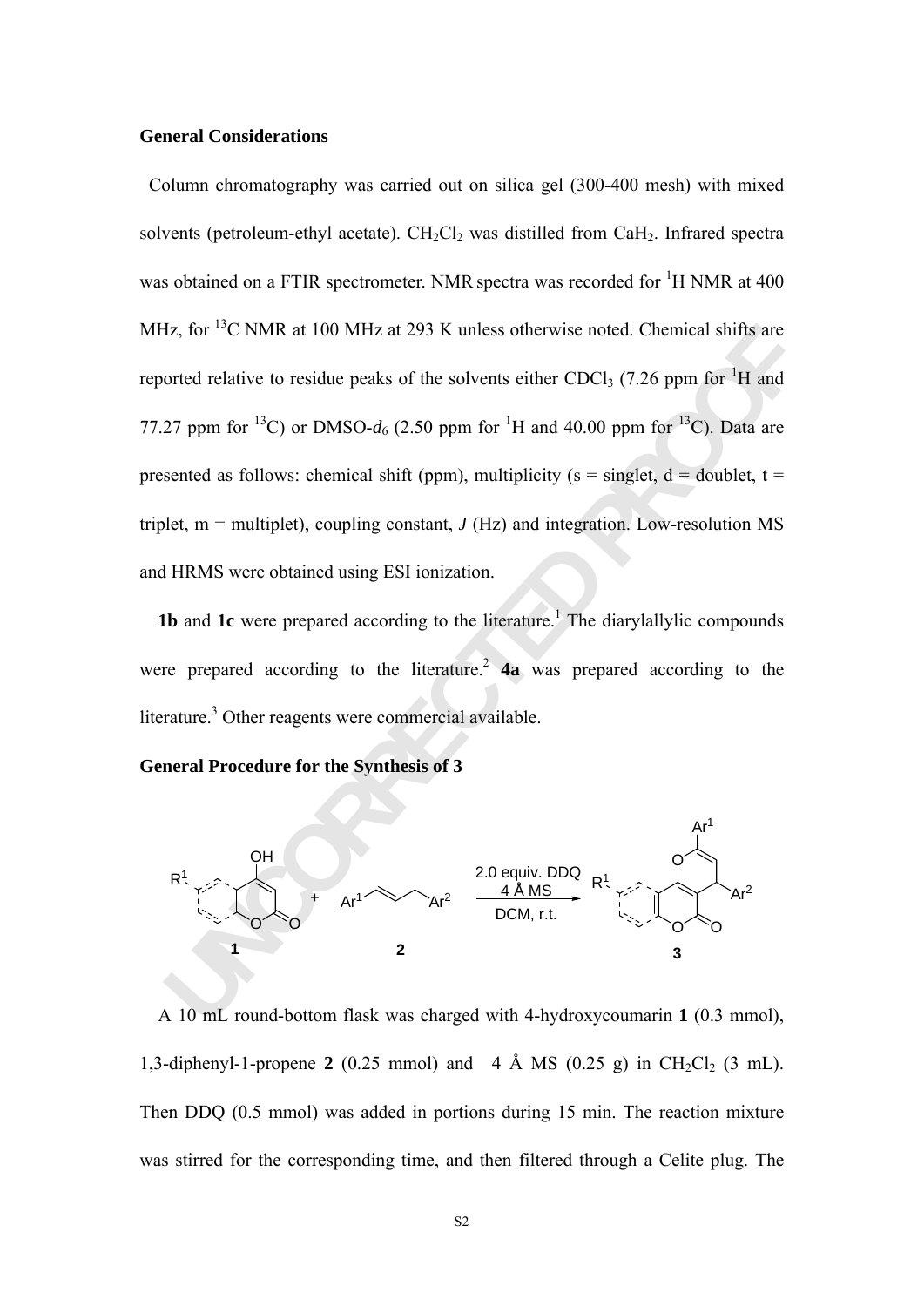filtrate was concentrated in vacuum, and the residue was purified by column chromatography with petroleum and ethyl acetate (10:1) as the eluent to give the corresponding product **3**.





**UNCORRECTED PROPERTIES OF 3 a from 4a**<br> **UNCORRECTED**<br> **UNCORRECTED**<br> **UNCORRECTED**<br> **UNCORRECTED**<br> **UNCORRECTED**<br> **UNCORRECTED**<br> **UNCORRECTED**<br> **UNCORRECTED**<br> **UNCORRECTED**<br> **UNCORRECTED**<br> **UNCORRECTED**<br> **UNCORRECTED**<br> **4a** (0.5 mmol) was dissolved in  $CH_2Cl_2$  (3 mL) in a 10 mL round-bottom flask and DDQ (0.6 mmol) was added in portions during 15mins. The mixture was stirred for additional 30 mins, and then filtered through a Celite plug. The filtrate was concentrated in vacuum, and the residue was purified by column chromatography with petroleum and ethyl acetate (10:1) as the eluent to give **3a**.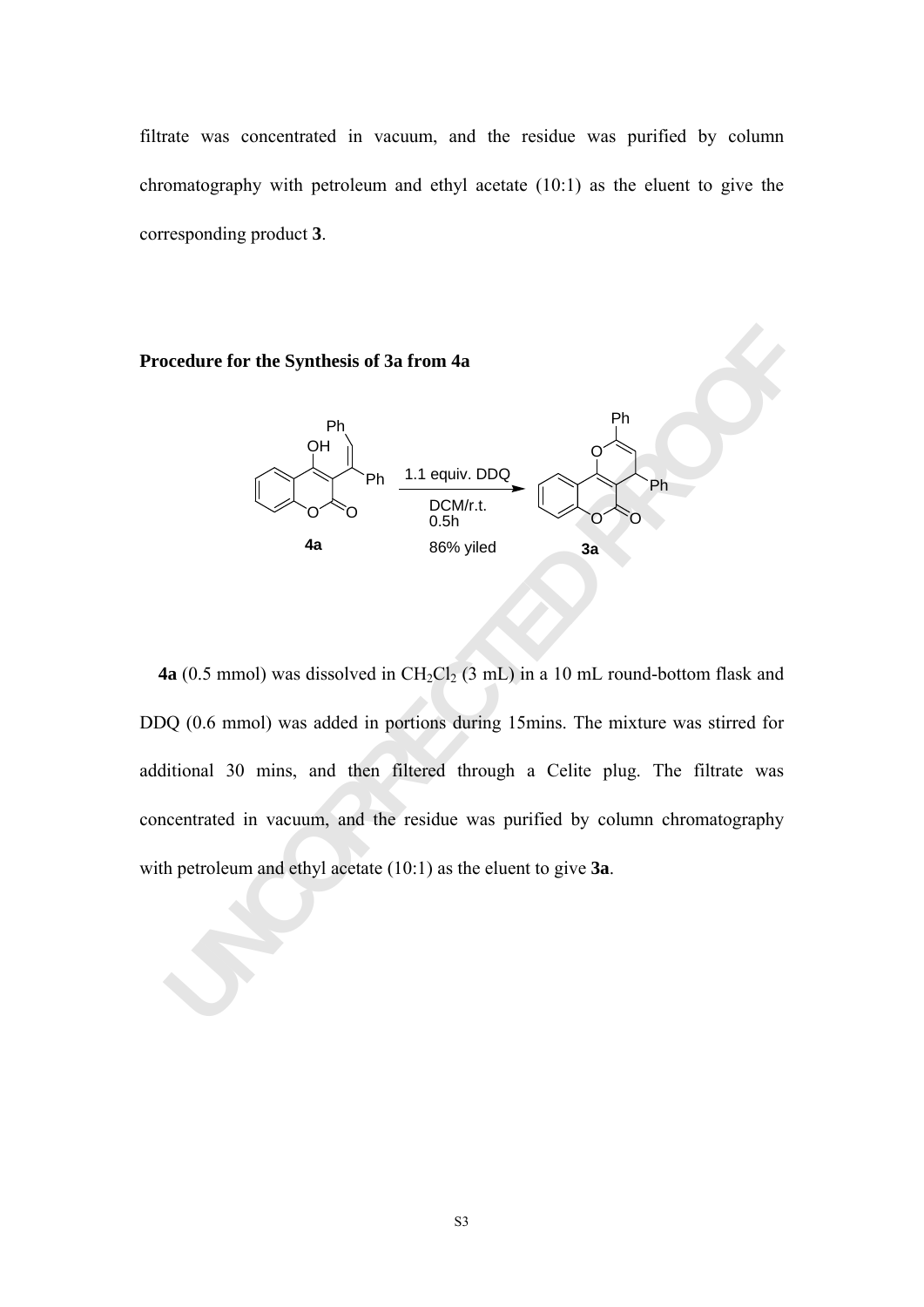#### **Characterization Data of 3**



**B**<br> **Example 18**<br> **Example 168-169 °C**; <sup>1</sup>H NMR (400 MHz, CDCl<sub>3</sub>)  $\delta$  8.02 (dd, *J<sub>1</sub>* = 1.6<br> *J<sub>2</sub>* = 8.0 Hz, 1 H), 7.73 (d, *J* = 7.2 Hz, 2 H), 7.56 (m, 1 H), 7.47-7.30 (m, 9 H),<br>
3 (m, 1 H), 5.84 (d, *J* = 4.8 Hz, 1 **3a**<sup>4</sup>, white solid; m.p. 168-169 °C; <sup>1</sup>H NMR (400 MHz, CDCl<sub>3</sub>) δ 8.02 (dd,  $J_1 = 1.6$ Hz, *J2* = 8.0 Hz, 1 H), 7.73 (d, *J* = 7.2 Hz, 2 H), 7.56 (m, 1 H), 7.47~7.30 (m, 9 H), 7.23 (m, 1 H), 5.84 (d,  $J = 4.8$  Hz, 1 H), 4.70 (d,  $J = 4.8$  Hz, 1 H), ppm; <sup>13</sup>C NMR (100 MHz, CDCl3) δ 161.42, 155.69, 152.69, 146.82, 143.49, 132.56, 131.96, 129.21, 128.63, 128.59, 128.43, 127.19, 124.61, 124.12, 122.63, 116.78, 114.50, 103.69, 103.62, 36.57 ppm; IR (KBr) *v* 3026, 2918, 1720, 1632, 1610, 1492, 1387, 1270, 1169, 1012, 765, 692 cm<sup>-1</sup>; MS (ESI) m/z 374.8 ([M+Na]<sup>+</sup>); HRMS (ESI) calcd for  $C_{24}H_{16}O_3$  ([M+Na]<sup>+</sup>), 375.0992; found, 375.0986.



A white solid; m.p. 212-213 °C; <sup>1</sup>H NMR (400 MHz, CDCl<sub>3</sub>)  $\delta$  7.67 (s, 1 H), 7.60 (d, *J* = 6.4 Hz, 2 H), 7.48~7.36 (m, 9 H), 7.23 (d, *J* = 8.4 Hz, 1 H), 6.15 (d, *J* = 3.6 Hz 1 H), 5.77 (d,  $J = 4.4$  Hz, 1 H), 2.43 (s, 3 H) ppm; <sup>13</sup>C NMR (100 MHz, CDCl<sub>3</sub>)  $\delta$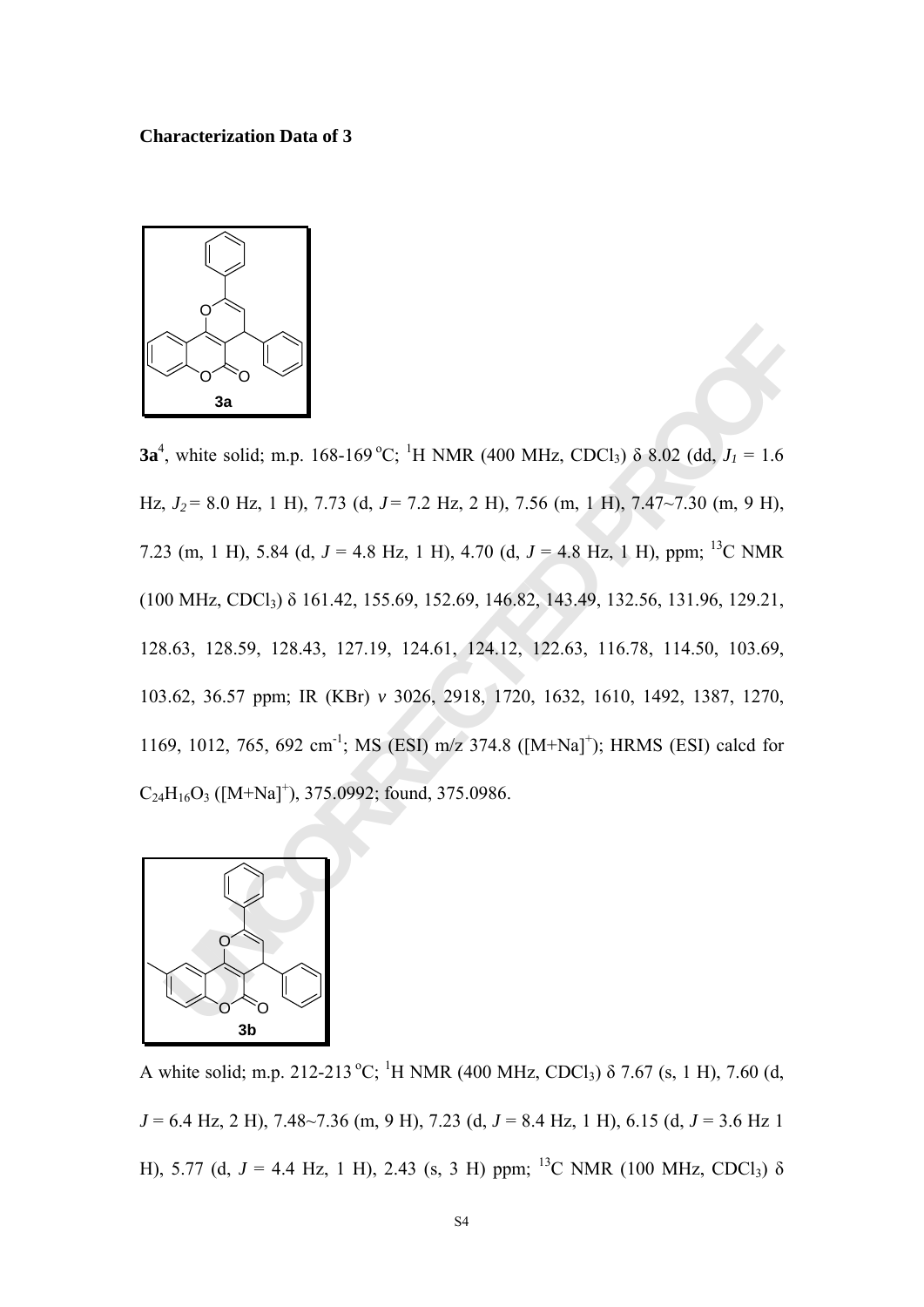161.36, 158.85, 151.79, 138.29, 137.94, 135.32, 133.68, 133.66, 129.23, 128.88, 127.87, 127.79, 127.52, 127.38, 122.82, 120.11, 116.36, 114.80, 102.69, 78.77, 20.86 ppm; IR (KBr) *v* 3055, 3025, 1717, 1625, 1550, 1493, 1397, 1363, 1280, 1111, 1001, 765, 755, 702, 533 cm<sup>-1</sup>; MS (ESI) m/z 389.02 ([M+Na]<sup>+</sup>); HRMS (ESI) calcd for  $C_{25}H_{18}O_3$  ([M+Na]<sup>+</sup>), 389.1148; found, 389.1141.



H<sub>18</sub>O<sub>3</sub> ([M+Na]<sup>+</sup>), 389.1148; found, 389.1141.<br> **Example 12.42**<br> **Example 12.63** H<sub>2</sub> D<sub>1</sub> 177-178 °C; <sup>1</sup>H NMR (400 MHz, CDCl<sub>3</sub>)  $\delta$  7.84 (d,  $J = 2.0$ <br>
1H), 7.60 (d,  $J = 6.8$  Hz, 2 H), 7.53--7.46 (m, 4 H), 7.42-7.36 A light yellow solid; m.p. 177-178 °C; <sup>1</sup>H NMR (400 MHz, CDCl<sub>3</sub>)  $\delta$  7.84 (d, *J* = 2.0 Hz 1 H), 7.60 (d, J = 6.8 Hz, 2 H), 7.53~7.46 (m, 4 H), 7.42~7.36 (m, 5 H), 7.29 (m, 1 H), 6.20 (d,  $J = 4.4$  Hz, 1 H), 5.82 (d,  $J = 4.4$  Hz, 1 H), ppm; <sup>13</sup>C NMR (100 MHz, CDCl3) δ 160.06, 158.12, 151.89, 137.83, 137.58, 134.93, 132.52, 129.50, 129.47, 129.00, 127.97, 127.94, 127.59, 127.40, 122.70, 120.74, 118.07, 116.07, 116.33, 79.05 ppm; IR (KBr) *v* 3059, 2925, 1721, 1625, 1544, 1480, 1391, 1156, 1114, 993, 760, 699 cm<sup>-1</sup>; MS (ESI) m/z 409.2 ( $[M+Na]^+$ ); HRMS (ESI) calcd for C<sub>24</sub>H<sub>15</sub>ClO<sub>3</sub>  $([M+Na]^+), 409.0602$ ; found, 409.0594.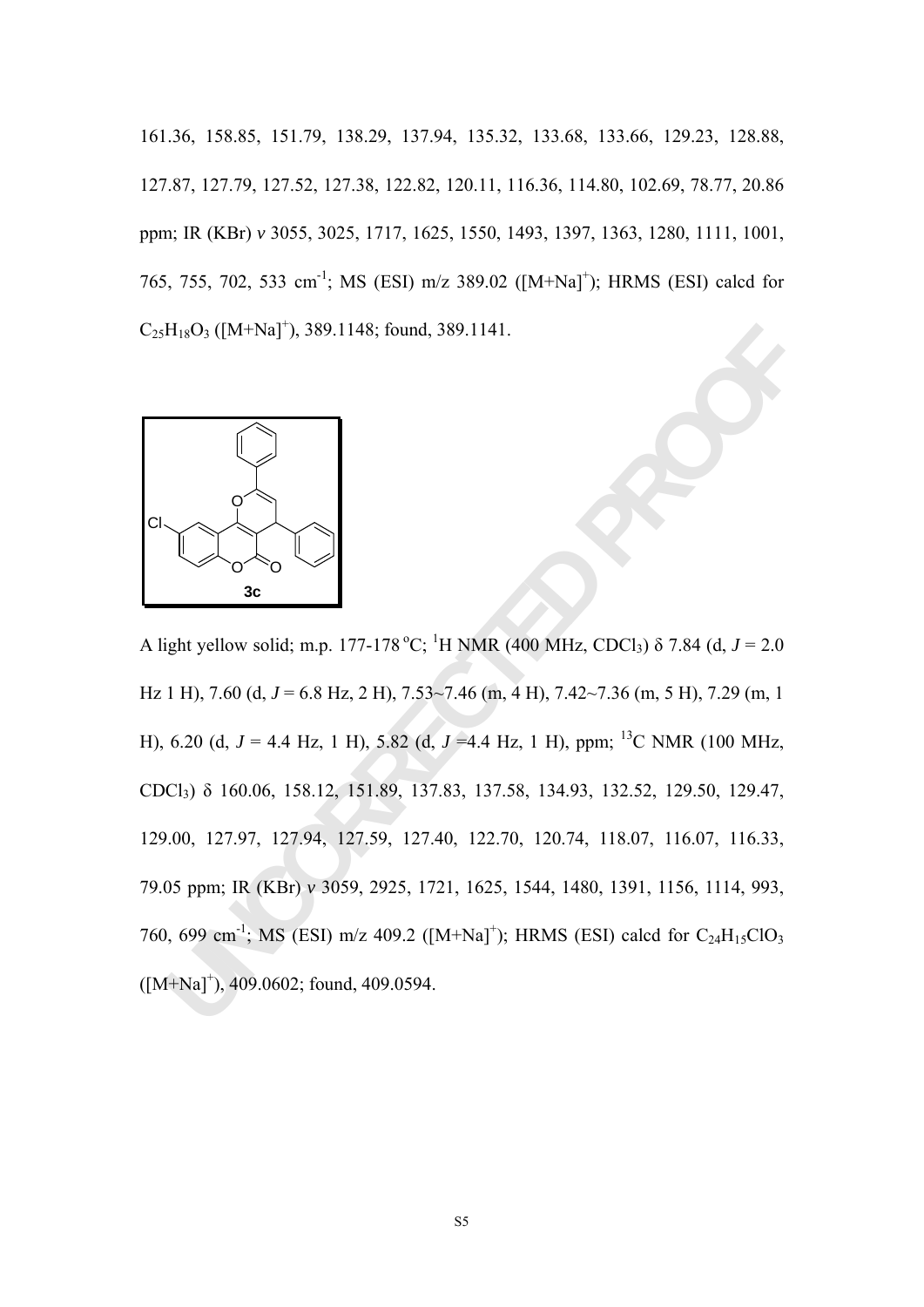

Ellow oil; <sup>1</sup>H NMR (400 MHz, CD<sub>1</sub>SOCD<sub>3</sub>)  $\delta$  7.45 (d, *J* = 8.0 Hz 2 H), 7.30-7.34<br>
3 H), 7.25-7.18 (m, 5 H), 6.19 (s, 1 H), 6.10 (d, *J* = 4.4 Hz, 1 H), 5.67 (d, *J* = 4.4<br>
1 H), 2.14 (s, 3 H) ppm; <sup>12</sup>C NMR (100 MHz A yellow oil; <sup>1</sup>H NMR (400 MHz, CD<sub>3</sub>SOCD<sub>3</sub>) δ 7.45 (d, *J* = 8.0 Hz 2 H), 7.30~7.34  $(m, 3 H)$ , 7.25~7.18  $(m, 5 H)$ , 6.19  $(s, 1 H)$ , 6.10  $(d, J = 4.4 Hz, 1 H)$ , 5.67  $(d, J = 4.4 Hz, 1 H)$ Hz, 1 H), 2.14 (s, 3 H) ppm; <sup>13</sup>C NMR (100 MHz, CDCl<sub>3</sub>)  $\delta$  166.64, 164.86, 159.51, 138.86, 138.08, 133.75, 129.36, 129.19, 127.96, 127.75, 127.71, 120.11, 100.16, 99.35, 77.72, 20.01 ppm; IR (film) *v* 3061, 2925, 1723, 1644, 1542, 1493, 1446, 1409, 1206, 1121, 998, 155, 699 cm<sup>-1</sup>; MS (ESI) m/z 338.9 ([M+Na]<sup>+</sup>); HRMS (ESI) calcd for  $C_{21}H_{16}O_3$  ([M+Na]<sup>+</sup>), 339.0992; found, 339.0996



A white solid; m.p.158-159 °C; <sup>1</sup>H NMR (400 MHz, CDCl<sub>3</sub>)  $\delta$  7.84 (d, J = 8 Hz, 1 H), 7.59~7.56 (m, 3 H ), 7.50 (d, *J* = 7.6 Hz, 2 H), 7.43 (d, *J* = 8.0 Hz, 2 H), 7.33 (d, *J* = 8.4 Hz, 1 H), 7.28 (d, *J* = 7.6 Hz, 1 H), 7.21 (d, *J* = 7.6 Hz, 2 H), 6.11 (d, *J* = 4.0 Hz, 1 H), 5.73 (d,  $J = 4.0$  Hz, 1 H) ppm; <sup>13</sup>C NMR (100 MHz, CDCl<sub>3</sub>)  $\delta$  161.33, 158.53, 153.56, 136.86, 136.58, 134.66, 132.98, 132.16, 131.10, 129.12, 129.06, 124.13,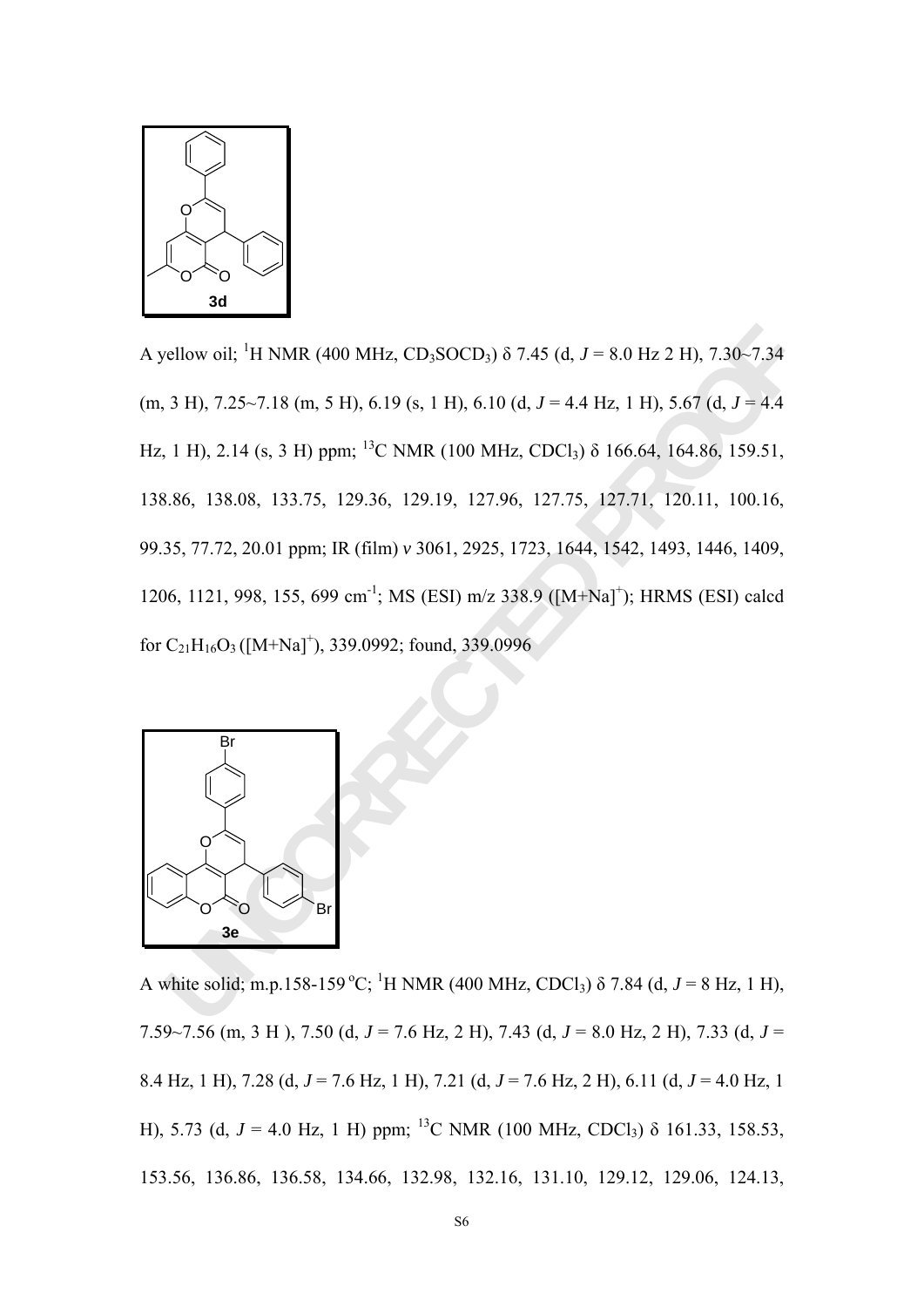123.60, 123.23, 122.07, 119.79, 116.71, 114.90, 102.34, 77.88 ppm; IR (KBr) *v* 3053, 1724, 1632, 1608, 1553, 1488, 1404, 1385, 1329, 1265, 1211, 1072, 1023, 999. 812, 756 cm<sup>-1</sup>; MS (ESI) m/z 530.2 ( $[M+Na]^+$ ); HRMS (ESI) calcd for C<sub>24</sub>H<sub>14</sub>Br<sub>2</sub>O<sub>3</sub>  $([M+Na]^{\dagger})$ , 530.9202; found, 530.9205.



Br<br> **Unity yellow solid;** m.p. 187-188°C; <sup>1</sup>H NMR (400 MHz, CDCl<sub>3</sub>)  $\delta$  7.59 (s, 1 H),<br>
7(d, *J* = 8.4 Hz, 2 H), 7.48 (d, *J* = 8.4 Hz, 2 H), 7.42 (d, *J* = 8.4 Hz, 2 H), 7.36 (dd,<br>
2.0 Hz, *J*<sub>2</sub> = 8.8 Hz, 1 H), 7.21-7 A light yellow solid; m.p. 187-188 °C; <sup>1</sup>H NMR (400 MHz, CDCl<sub>3</sub>)  $\delta$  7.59 (s, 1 H), 7.57 (d, *J* = 8.4 Hz, 2 H), 7.48 (d, *J* = 8.4 Hz, 2 H), 7.42 (d, *J* = 8.4 Hz, 2 H), 7.36 (dd, *J1* = 2.0 Hz, *J2* = 8.8 Hz, 1 H), 7.21~7.18 (m, 3 H), 6.07 (d, *J* = 4.4 Hz, 1 H), 5.69 (d,  $J = 4.4$  Hz, 1 H), 2.40 (s, 3 H), ppm; <sup>13</sup>C NMR (100 MHz, CDCl<sub>3</sub>)  $\delta$  161.38, 158.72, 151.78, 136.96, 136.67, 134.76, 134.09, 133.92, 132.16, 131.06, 129.16, 129.05, 123.57, 122.76, 122.02, 119.68, 116.48, 114.52, 102.24, 77.91, 20.90 ppm; IR (KBr) *v* 3064, 2922, 1724, 1630, 1556, 1489, 1402, 1200, 1118, 1072, 1010, 814, 532 cm-1; MS (ESI) m/z 544.8 ( $[M+Na]^+$ ); HRMS (ESI) calcd for  $C_{25}H_{16}Br_2O_3$  ( $[M+Na]^+$ ), 544.9358; found, 544.9345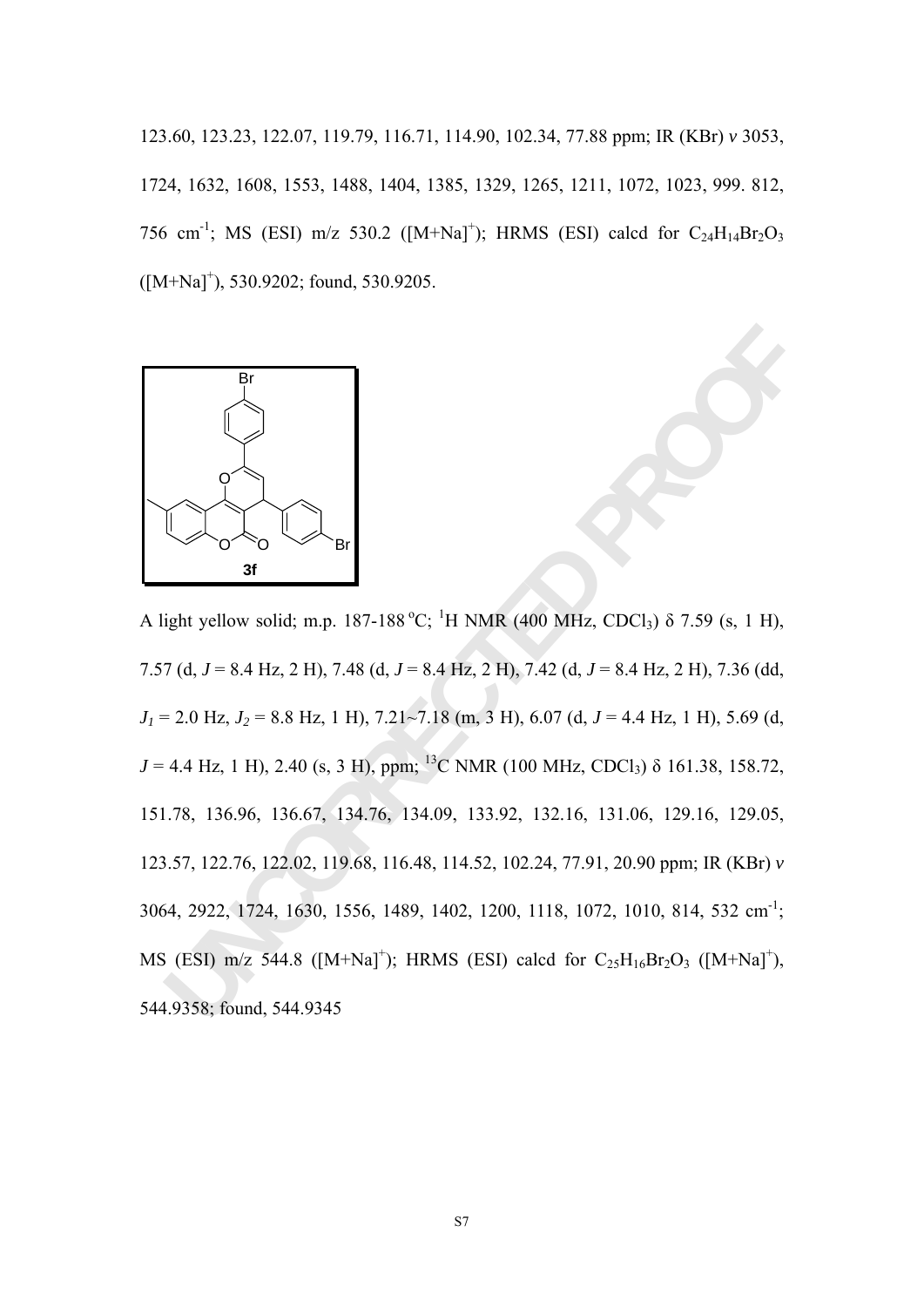

3g<br>
ight yellow solid; m.p. 185-186 °C; <sup>1</sup>H NMR (400 MHz, CDCl<sub>3</sub>)  $\delta$  7.77 (d,  $J = 2.4$ <br>
1 H), 7.57 (d,  $J = 8.4$  Hz, 2 H), 7.50 (m, 3 H), 7.41 (d,  $J = 8.4$  Hz, 2 H), 7.27 (s, 1<br>
7.17 (d,  $J = 8.4$  Hz, 2 H), 6.11 (d,  $J =$ A light yellow solid; m.p. 185-186<sup>°</sup>C; <sup>1</sup>H NMR (400 MHz, CDCl<sub>3</sub>)  $\delta$  7.77 (d, *J* = 2.4 Hz, 1 H), 7.57 (d, *J* = 8.4 Hz, 2 H), 7.50 (m, 3 H), 7.41 (d, *J* = 8.4 Hz, 2 H), 7.27 (s, 1 H), 7.17 (d, *J* = 8.4 Hz, 2 H), 6.11 (d, *J* = 3.6 Hz, 1 H), 5.73 (d, *J* = 4.4 Hz, 1 H) ppm; <sup>13</sup>C NMR (100 MHz, CDCl<sub>3</sub>) δ 160.06, 157.96, 151.87, 136.48, 136.30, 134.37, 132.88, 132.27, 131.14, 129.72, 129.20, 129.04, 123.82, 122.63, 122.20, 120.32, 118.18, 116.03, 102.88, 77.18 ppm; IR (KBr) *v* 3064, 2922, 1724, 1630, 1556, 1489, 1402, 1267, 1200, 1117, 1072, 1009, 814, 772 cm<sup>-1</sup>; MS (ESI) m/z 565.2 ([M+Na]<sup>+</sup>); HRMS (ESI) calcd for  $C_{24}H_{13}Br_2ClO_3$  ([M+Na]+), 564.9032.; found, 564.9065.



A white solid; m.p. 186-187 °C; <sup>1</sup>H NMR (400 MHz, CDCl<sub>3</sub>)  $\delta$  7.55 (d, *J* = 8.0 Hz, 2 H), 7.47 (d, *J* = 8.4 Hz, 2 H), 7.36 (d, *J* = 8.0 Hz, 2 H), 7.18 (d, *J* = 8.4 Hz, 2 H), 5.91 (m, 2 H), 5.55 (d,  $J = 4.4$  Hz, 1 H), 2.25(s, 3 H) ppm; <sup>13</sup>C NMR (100 MHz, CDCl<sub>3</sub>)  $\delta$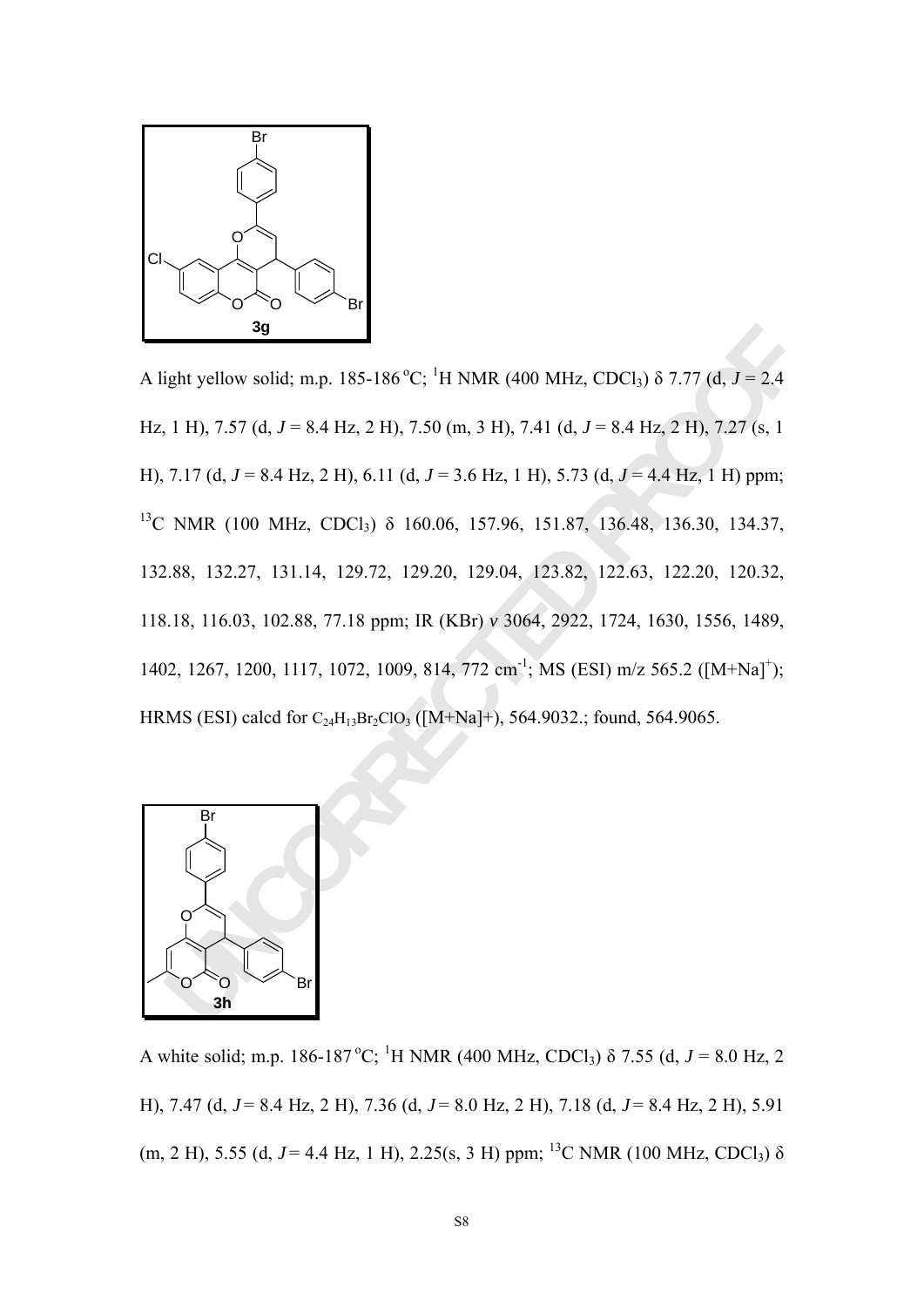166.40, 164.37, 159.96, 137.06, 136.39, 134.13, 132.07, 130.96, 129.21, 129.11, 123.47, 121.97, 118.55, 100.00, 99.34, 77.70, 20.29 ppm; IR (KBr) *v* 3097, 2924, 1718, 1641, 1541, 1487, 1406, 1205, 1007, 997, 827, 540cm-1; MS (ESI) m/z 494.9  $([M+Na]^+);$  HRMS (ESI) calcd for  $C_{21}H_{14}Br_2O_3$   $([M+Na]^+),$  494.9202; found, 494.9199.



19199.<br> **B**<br> **Example 1918**<br> **Example 1918**<br> **Example 1918**<br> **Example 1918**<br> **Example 1918**<br> **Example 1918**<br> **Example 1918**<br> **Example 1918**<br> **Example 1928**<br> **Example 1928**<br> **Example 1928**<br> **Example 1928**<br> **Example 1928**<br> A yellow oil; <sup>1</sup>H NMR (400 MHz, CDCl<sub>3</sub>)  $\delta$  7.83 (d, *J* = 8.0 Hz, 1 H), 7.65 (t, *J* = 8.0 Hz, 1 H), 7.46 (d, *J* = 7.6 Hz, 2 H), 7.36 (m, 2 H), 7.22 (m,4 H), 7.13 (d, *J* = 7.6 Hz, 2 H), 6.31 (d, *J* = 5.2 Hz, 1 H), 5.88 (d, *J* = 4.8 Hz, 1 H), 2.31 (s, 3 H), 2.28 (s, 3 H) ppm; 13C NMR (100 MHz, CDCl3) δ 160.94, 158.03, 153.29, 138.99, 137.08, 135.54, 135.37, 134.09, 133.48, 129.75. 128.65, 127.68, 124.81, 123.35, 121.11, 116.72, 115.14, 102.99, 77.81, 21.19, 21.16 ppm; IR (film) *v* 3028, 2924, 1731, 1614, 1573, 1493, 1398, 1327, 1266, 1177, 759 cm<sup>-1</sup>; MS (ESI) m/z 403.1 ([M+Na]<sup>+</sup>); HRMS (ESI) calcd for  $C_{26}H_{20}O_3$  ([M+Na]<sup>+</sup>), 403.1305; found, 403.1320.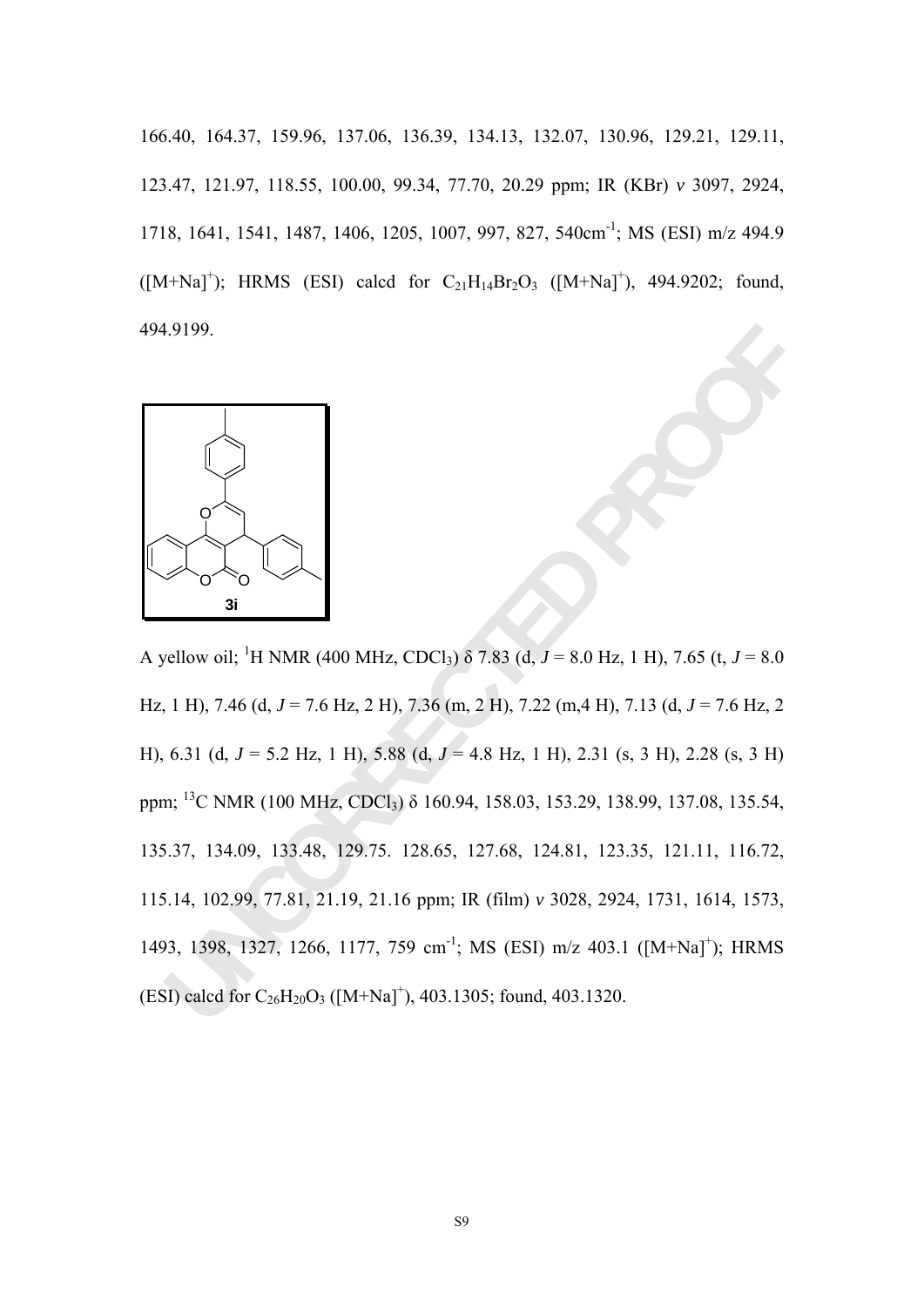

**3jand 3j**<br>
white solid; m.p. 185-186 °C; <sup>1</sup>H NMR (400 MHz, CDCl<sub>3</sub>) (3**j**/3**j**' = 4:1) δ<br>
6-7.81 (m, 1 H), 7.58-7.49 (m, 3 H), 7.44-7.24 (m, 9 H), 6.14 (d,  $J = 4.0$  Hz, 0.8 H),<br>
1 (d,  $J = 4.8$  Hz, 0.2 H), 5.74-5.72 (m, 1 A white solid; m.p. 185-186 °C; <sup>1</sup>H NMR (400 MHz, CDCl<sub>3</sub>) (3j/3j' = 4:1)  $\delta$ 7.86-7.81 (m, 1 H), 7.58-7.49 (m, 3 H), 7.44-7.24 (m, 9 H), 6.14 (d, *J* = 4.0 Hz, 0.8 H), 6.11 (d,  $J = 4.8$  Hz, 0.2 H), 5.74-5.72 (m, 1 H) ppm; <sup>13</sup>C NMR (100 MHz, CDCl<sub>3</sub>)  $\delta$ 161.45, 158.61, 153.57, 137.99, 137.64, 136.34, 135.26, 134.16, 133.69, 132.74, 132.70, 129.32, 129.11, 128.93, 128.88, 128.77, 128.07, 127.94, 127.92, 127.38, 127.35, 123.98, 123.29, 123.15, 120.49, 119.51, 116.64, 116.61, 115.06, 102.31, 79.69, 77.85 ppm; IR (KBr) *v* 3034, 2870, 1719, 1624, 1492, 1106, 1022, 986, 759 cm<sup>-1</sup>; MS (ESI) m/z 409.3 ( $[M+Na]^+$ ); HRMS (ESI) calcd for C<sub>24</sub>H<sub>15</sub>ClO<sub>3</sub> ( $[M+Na]^+$ ), 409.0602; found, 409.0598.



A white solid; m.p. 172-173 °C; <sup>1</sup>H NMR (400 MHz, CDCl<sub>3</sub>) (3k/3k' = 7:3) δ 7.61-7.59 (m, 1 H), 7.55-7.49 (m, 2 H), 7.45-7.38 (m, 3 H), 7.35-7.30 (m, 4 H),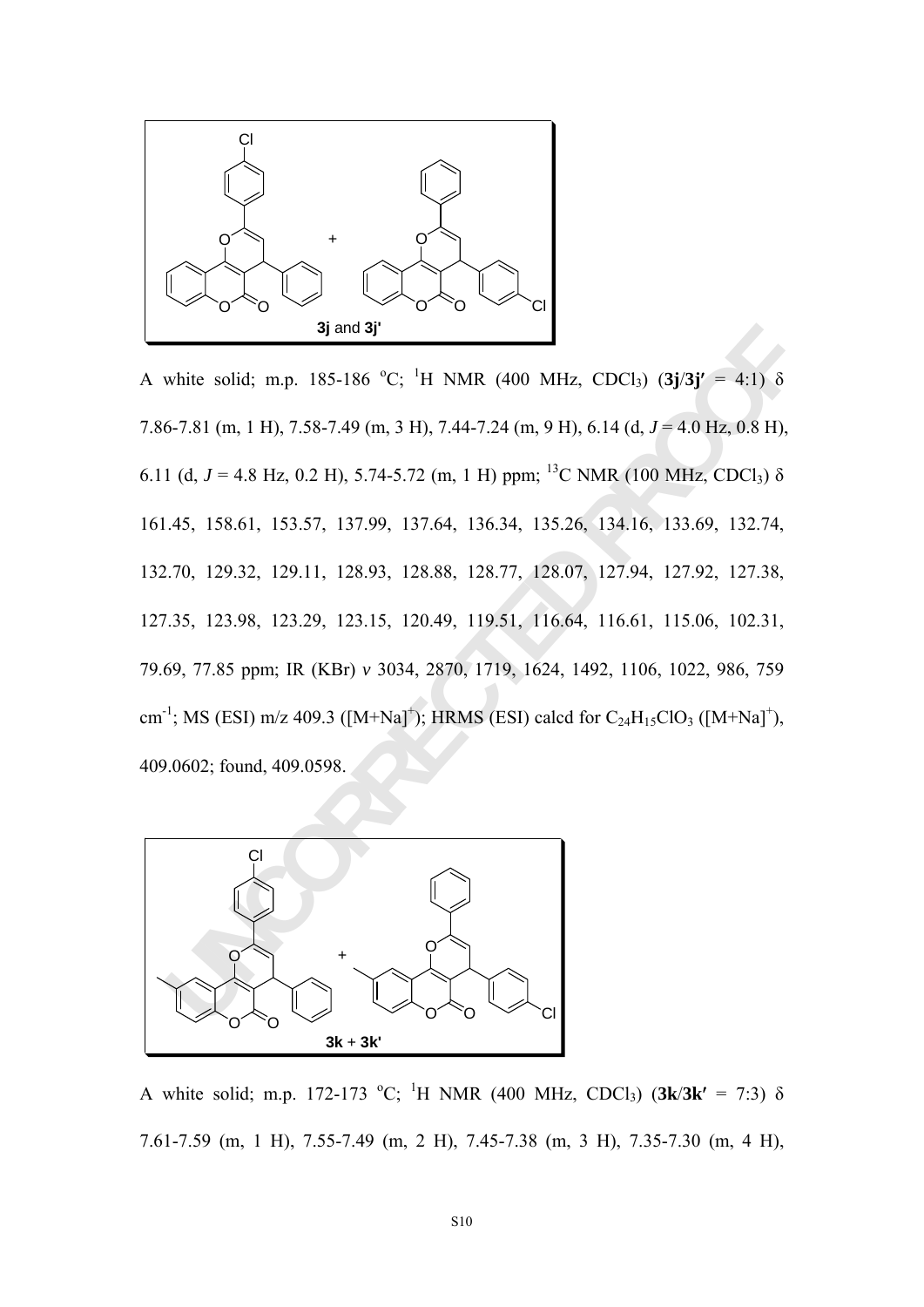7.28-7.24 (m, 1 H), 7.20-7.18 (m,1 H), 6.11 (d, *J* = 4.4 Hz, 0.69 H), 6.08 (d, *J* = 4.4 Hz, 0.31 H), 5.72-5.70 (m,1 H), 2.39 (s, 3 H) ppm; <sup>13</sup>C NMR (100 MHz, CDCl<sub>3</sub>)  $\delta$ 161.52, 161.14, 158.82, 158.70, 151.77, 138.09, 137.72, 136.65, 136.41, 135.75, 135.24, 134.27, 133.86, 133.82, 133.76, 133.74, 133.64, 129.31, 129.11, 128.93, 128.76, 128.05, 127.89, 127.43, 127.35, 122.84, 122.71, 120.38, 119.41, 116.41, 116.38, 114.67, 114.65, 102.23, 78.73, 20.83 ppm; IR (KBr) *v* 3066, 2924, 1721, 1632, 1560, 1492, 1400, 1120, 1007, 812, 727 cm<sup>-1</sup>; MS (ESI) m/z 422.9 ([M+Na]<sup>+</sup>); HRMS (ESI) calcd for  $C_{25}H_{17}ClO_3$  ([M+Na]<sup>+</sup>), 423.0758; found, 423.0751.



176, 128.05, 127.89, 127.43, 127.35, 122.84, 122.71, 120.38, 119.41, 116.41,<br>
1.38, 114.67, 114.65, 102.23, 78.73, 20.83 ppm; IR (KBr) v 3066, 2924, 1721,<br>
12, 1560, 1492, 1400, 1120, 1007, 812, 727 cm<sup>-1</sup>; MS (ESI) m/z 42 A white solid; m.p. 198-199<sup>o</sup>C; <sup>1</sup>H NMR (400 MHz, CDCl<sub>3</sub>) (3l/3l' = 3:1)  $\delta$  7.65-7.63 (m, 2 H), 7.47-7.44 (m, 1 H), 7.36-7.29 (m, 8 H), 7.19 (d, *J* = 8.4 Hz, 1 H), 6.54 (d, *J*   $= 4.0$  Hz, 1 H), 5.69 (d,  $J = 3.6$  Hz, 1 H), 2.38 (s, 2.25 H), 2.36 (s, 0.75 H) ppm; <sup>13</sup>C NMR (100 MHz, CDCl3) δ 161.42, 158.78, 151.78, 137.75, 135.67, 135.37, 133.80, 133.77, 133.57, 133.51, 133.11, 132.93, 130.29, 130.14, 129.87, 129.29, 128.94, 128.86, 127.87, 127.35, 127.24, 122.92, 122.79, 119.06, 116.36, 114.48, 102.54, 102.43, 75.39, 20.89, 20.83 ppm; IR (KBr) *v* 3057, 2926, 1723, 1627, 1556, 1493, 1397, 1285, 1202, 1114, 1009, 760, 698 cm<sup>-1</sup>; MS (ESI) m/z 422.8 ([M+Na]<sup>+</sup>); HRMS (ESI) calcd for  $C_{25}H_{17}ClO_3$  ([M+Na]<sup>+</sup>), 423.0753; found, 423.0751.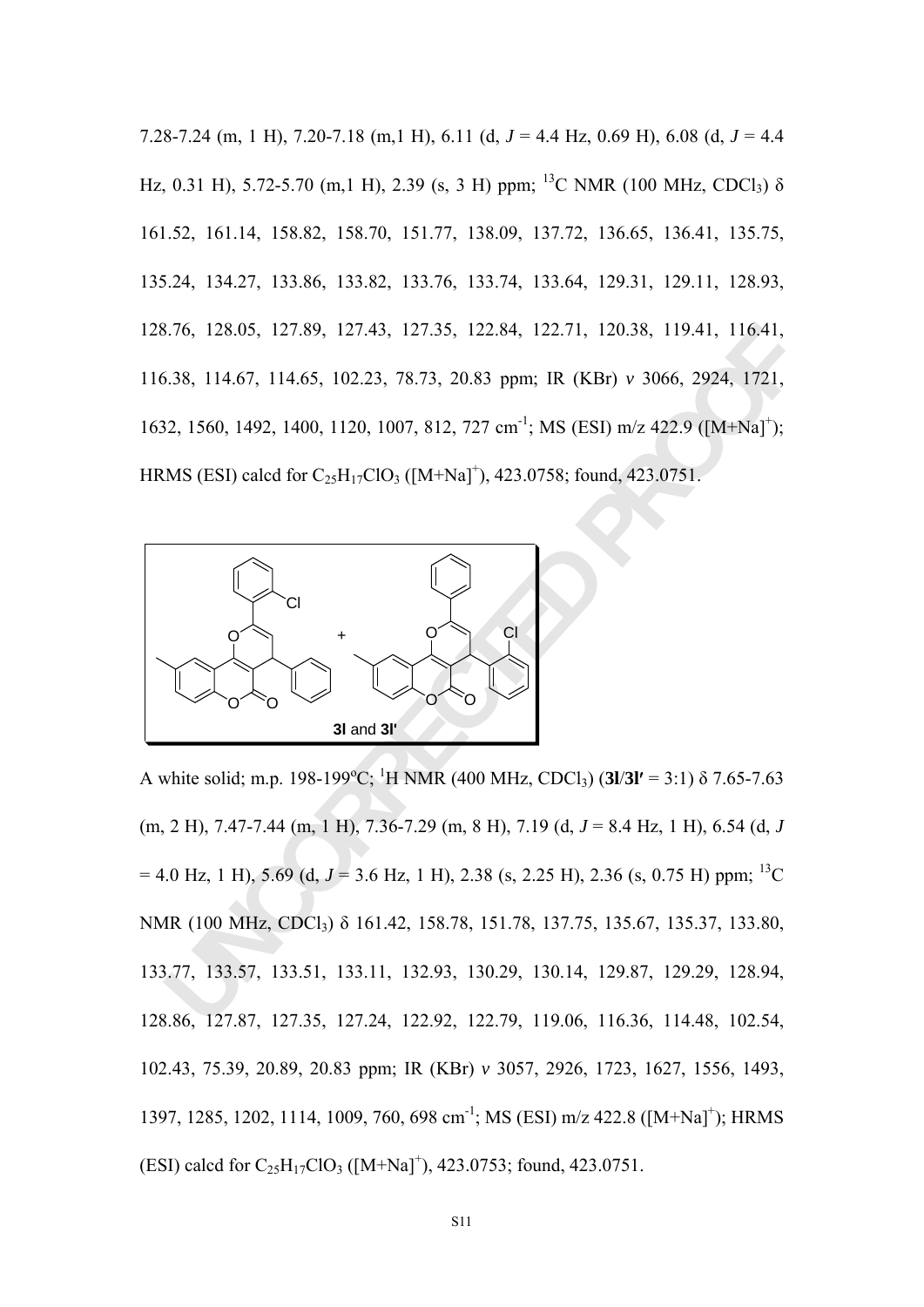### **References:**

- (1) Gong, D.-H.; Zhang, L.; Li, F.; Yuan, J.-Y.; Yuan, C.-Y. *Chinese Journal of Chemistry*. **2004**, *22*, 925.
- (2) Wang, J.-L.; Huang, W.; Zhang, Z.-X.; Xiang, X.; Liu, R.-T.; Zhou, X.-G. *The Journal of Organic Chemistry* **2009**, *74*, 3299.
- *Journal of Organic Chemistry* 2009, 74, 3299.<br>
3) Reddy, C. R.; Srikanth, B.; Narsimha R. N.; Shin, D. S. *Tetrahedron* 2008, 64,<br>
11666.<br>
4) Reisch, J. *Archiv der Pharmazie und Berichte der Deutschen Pharmazeutischen*<br> (3) Reddy, C. R.; Srikanth, B.; Narsimha R. N.; Shin, D. S. *Tetrahedron* **2008**, 64, 11666.
- (4) Reisch, J. *Archiv der Pharmazie und Berichte der Deutschen Pharmazeutischen Gesellschaft* **1966**, *299*, 806.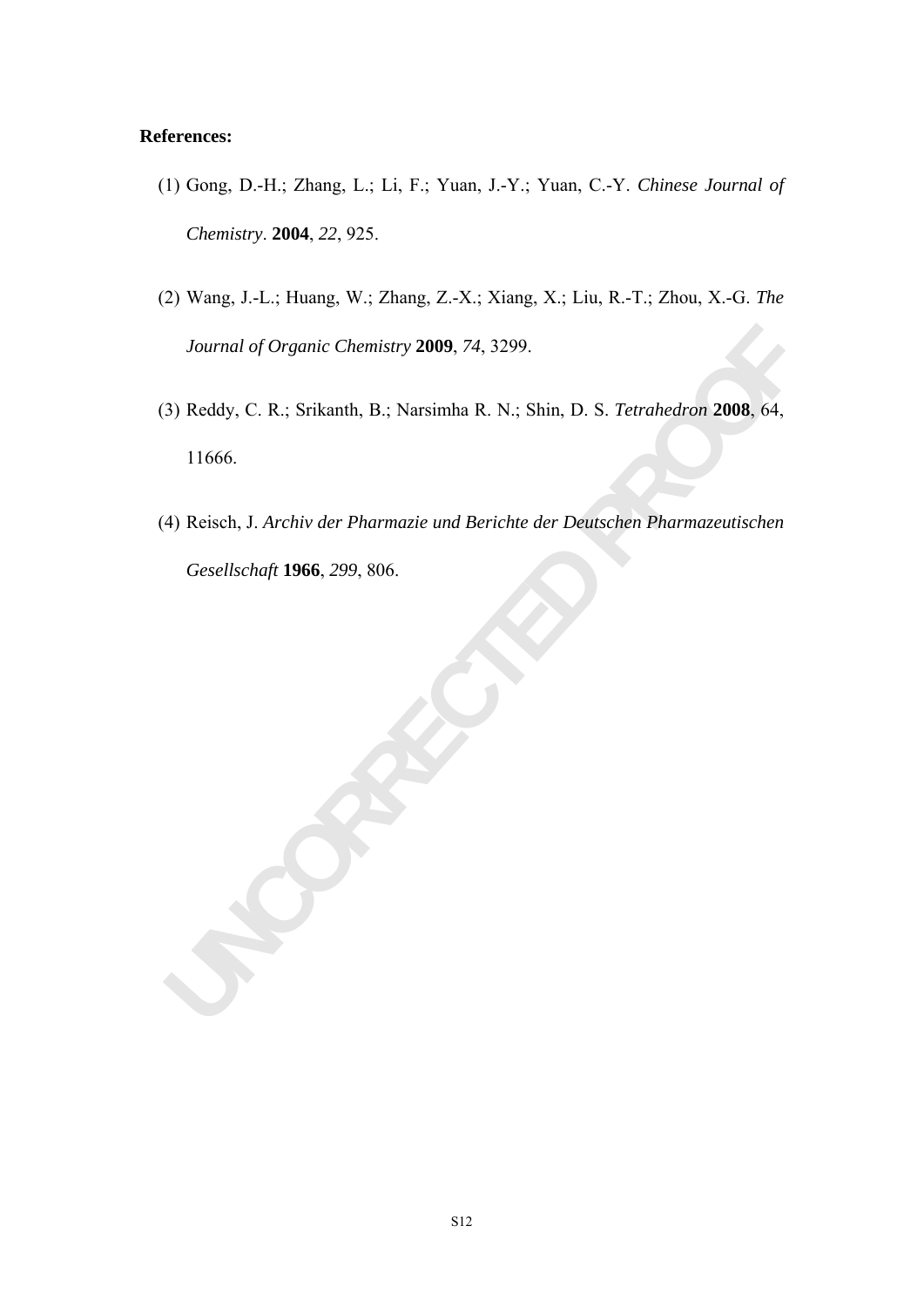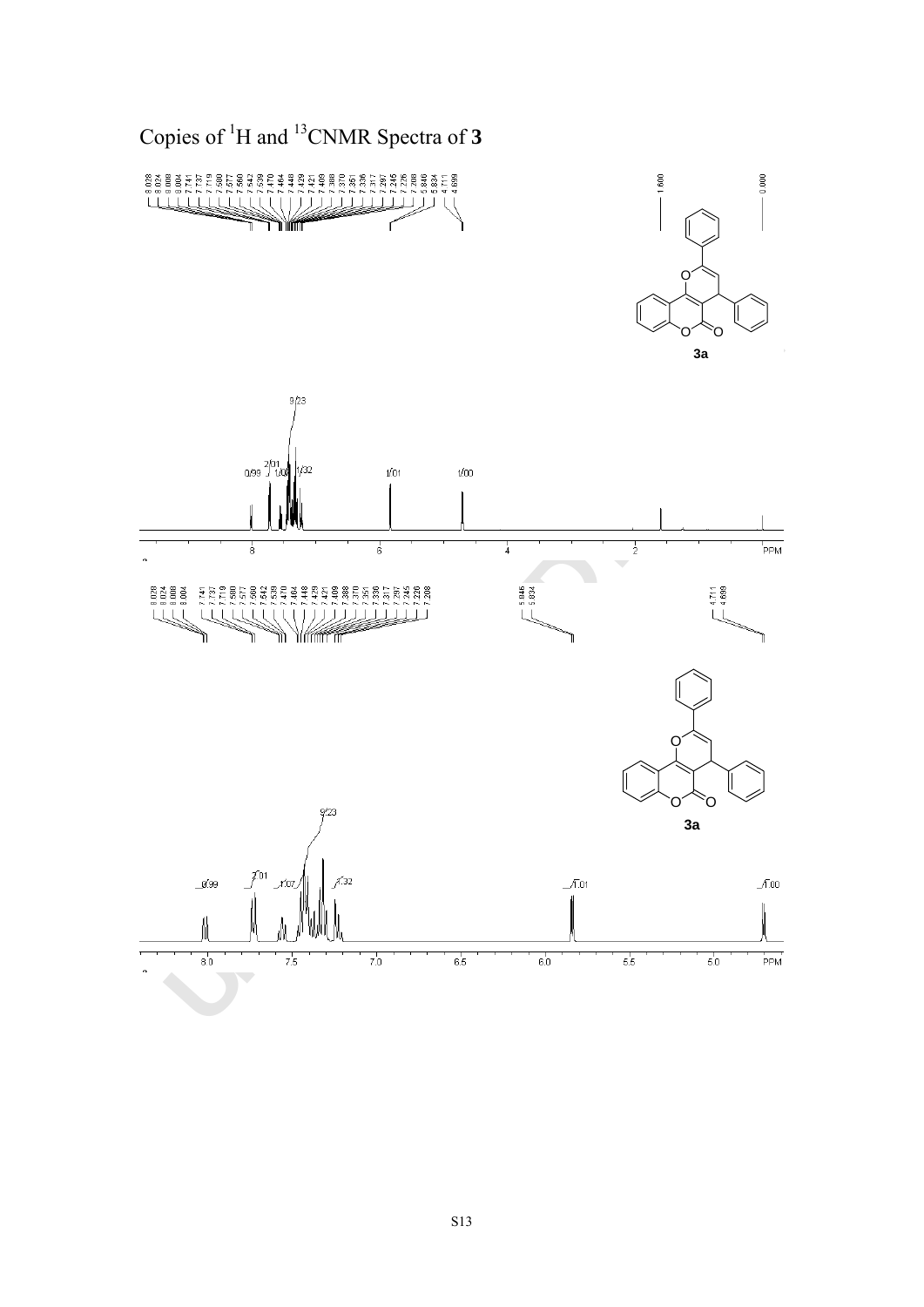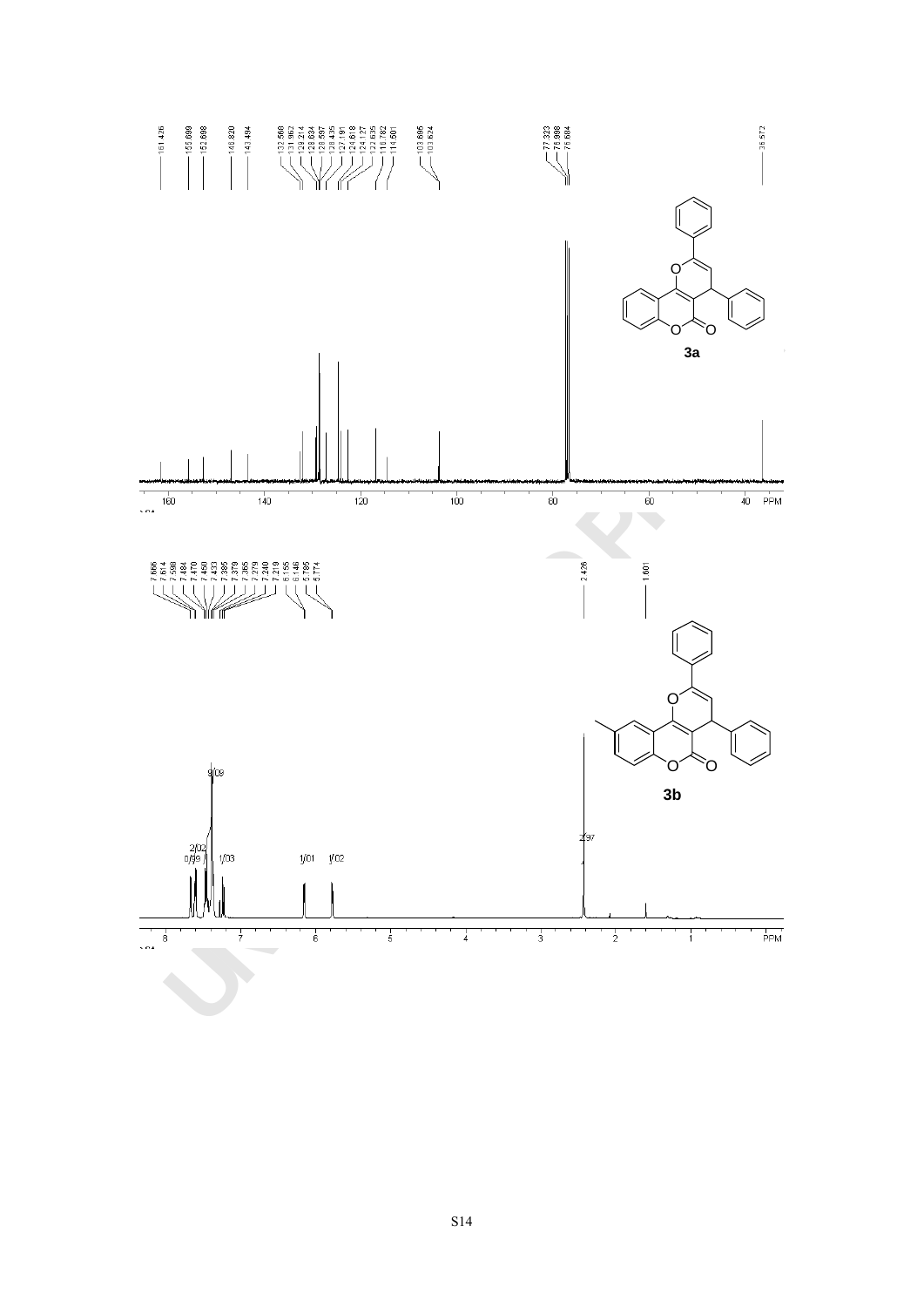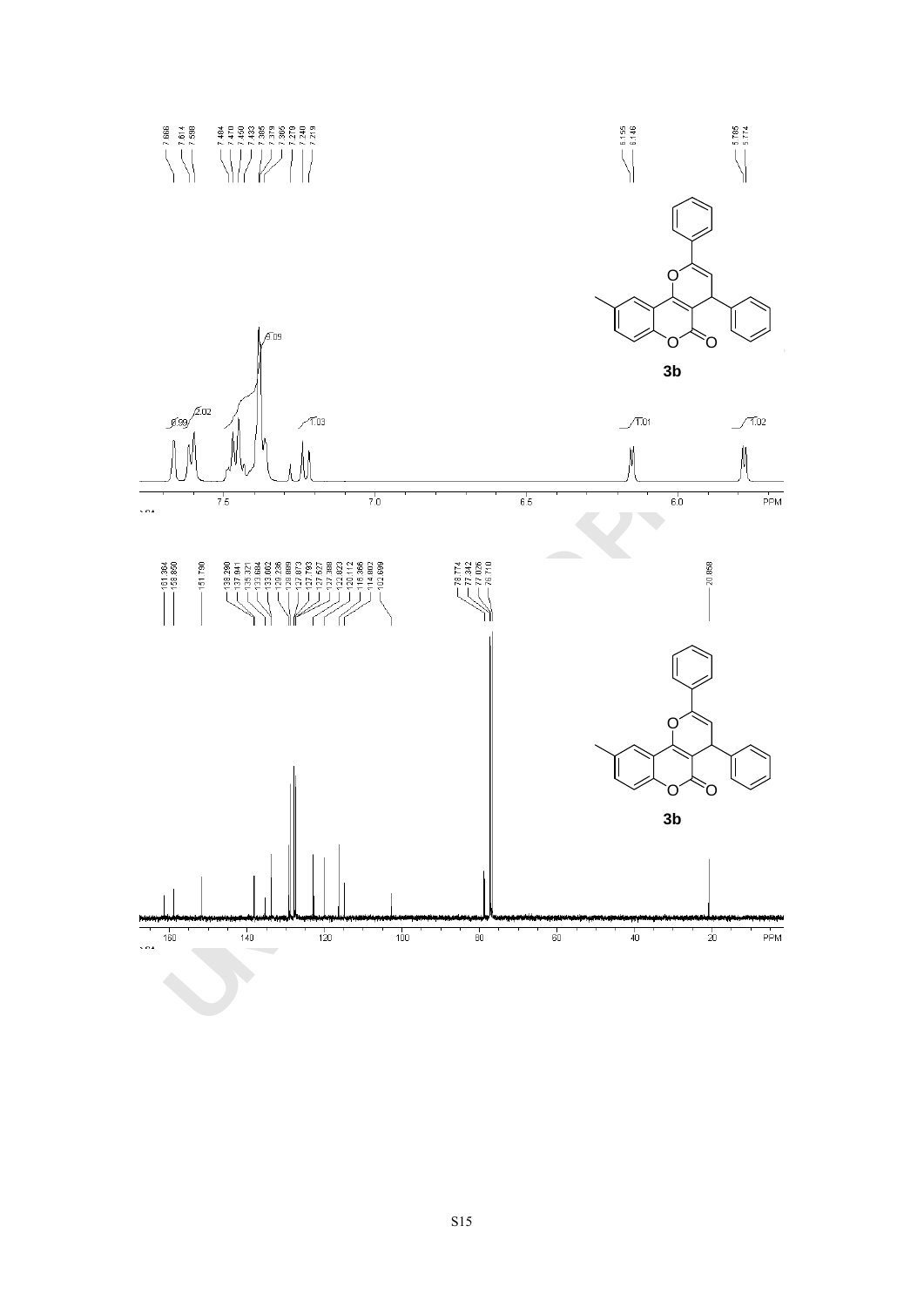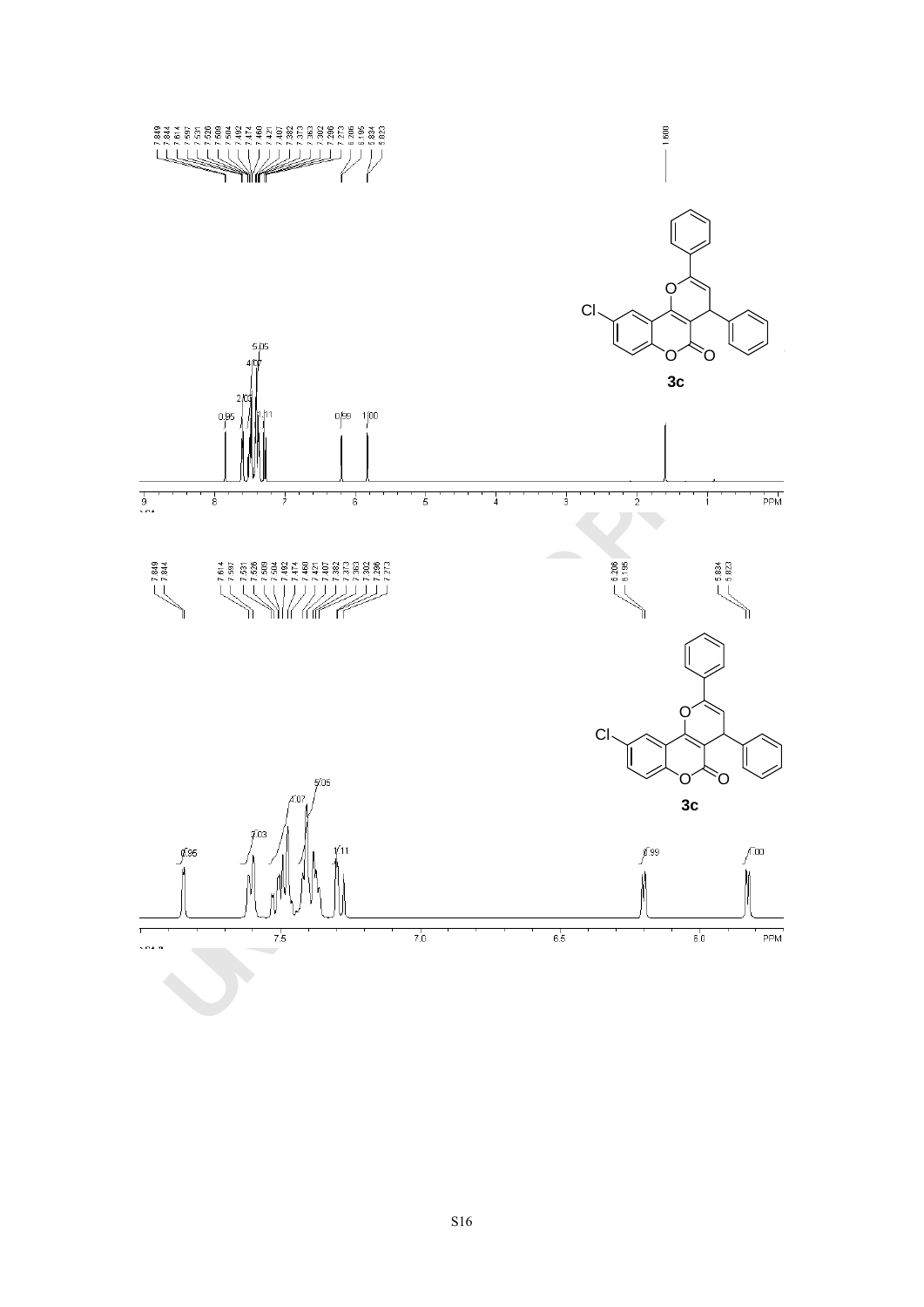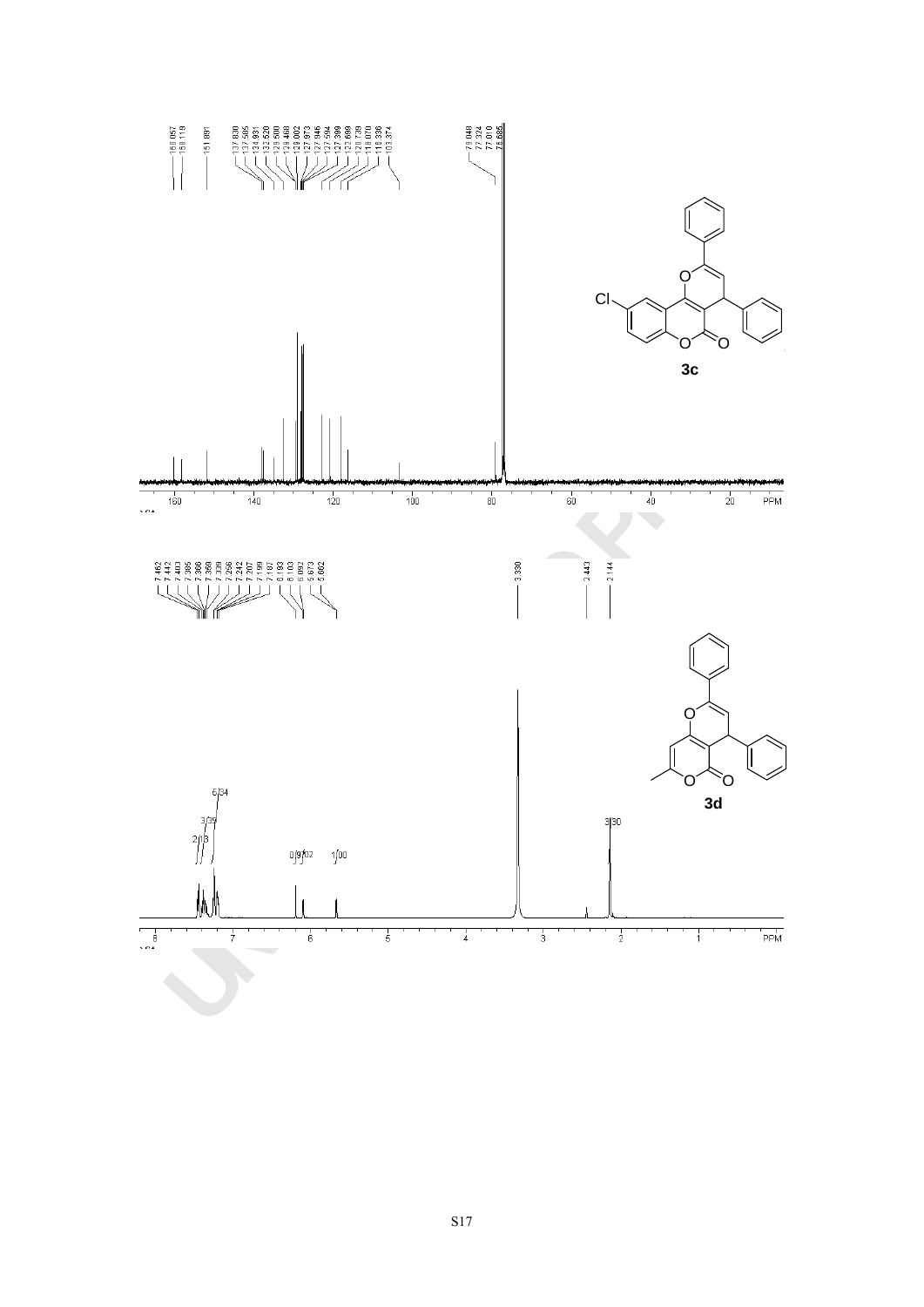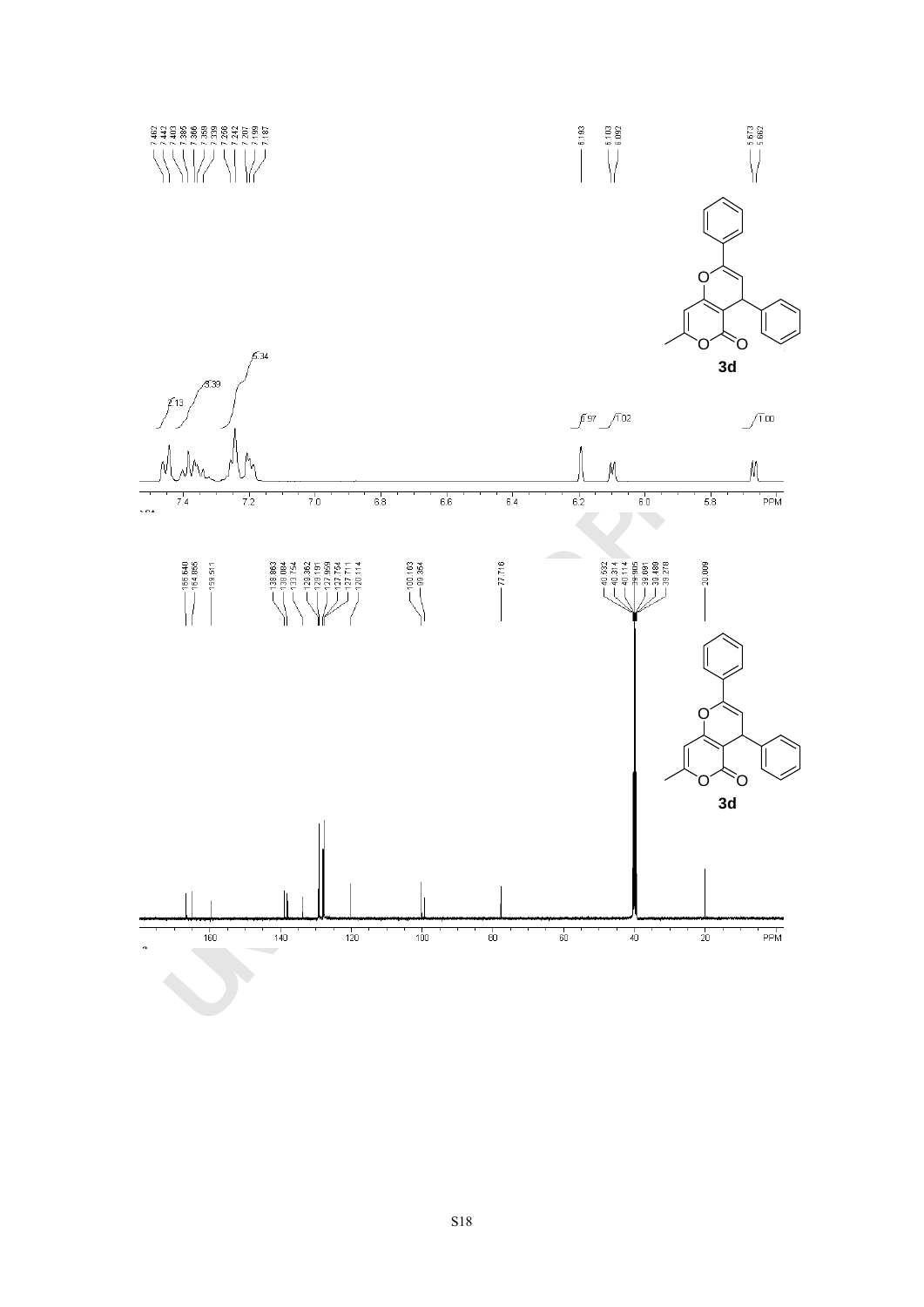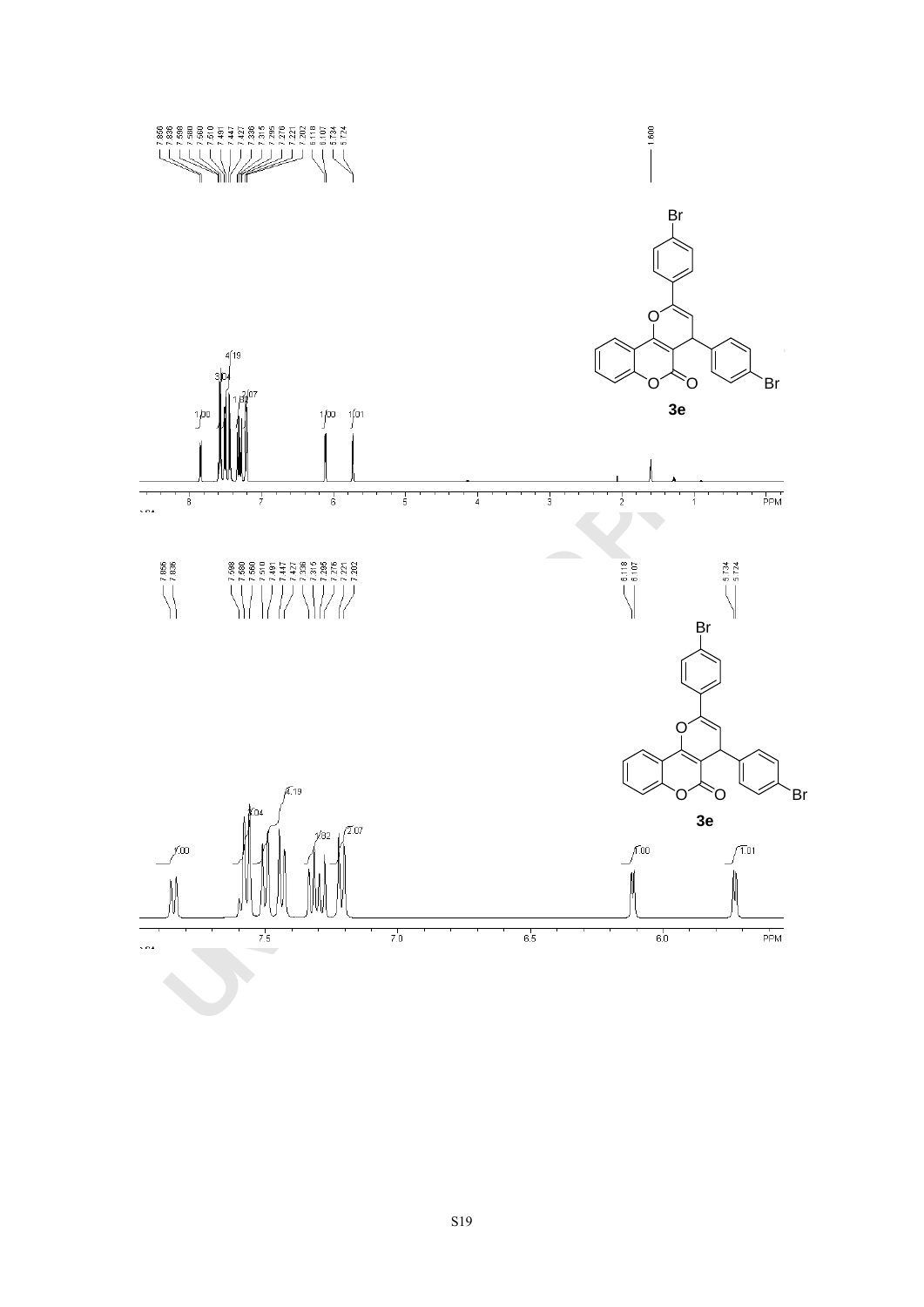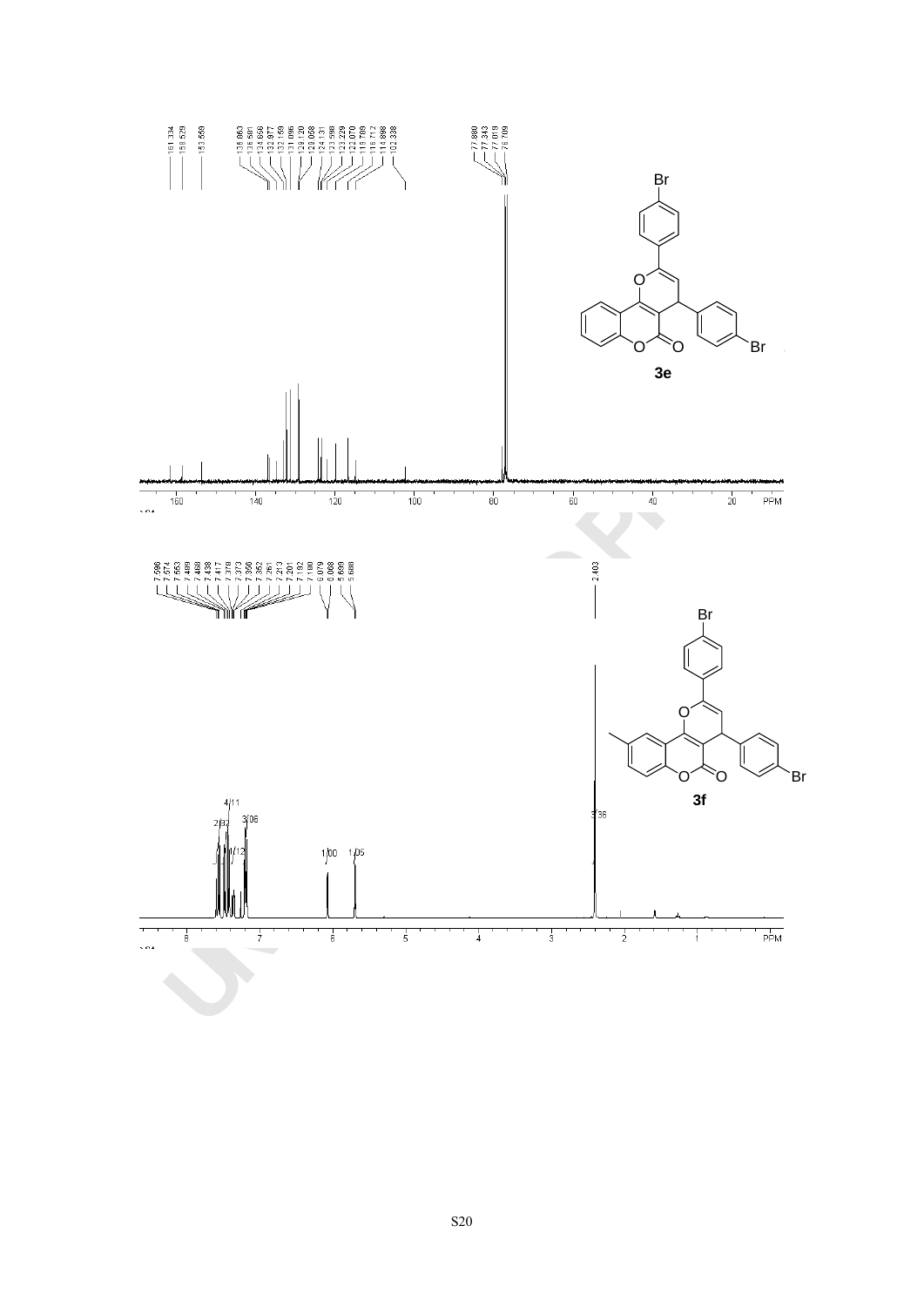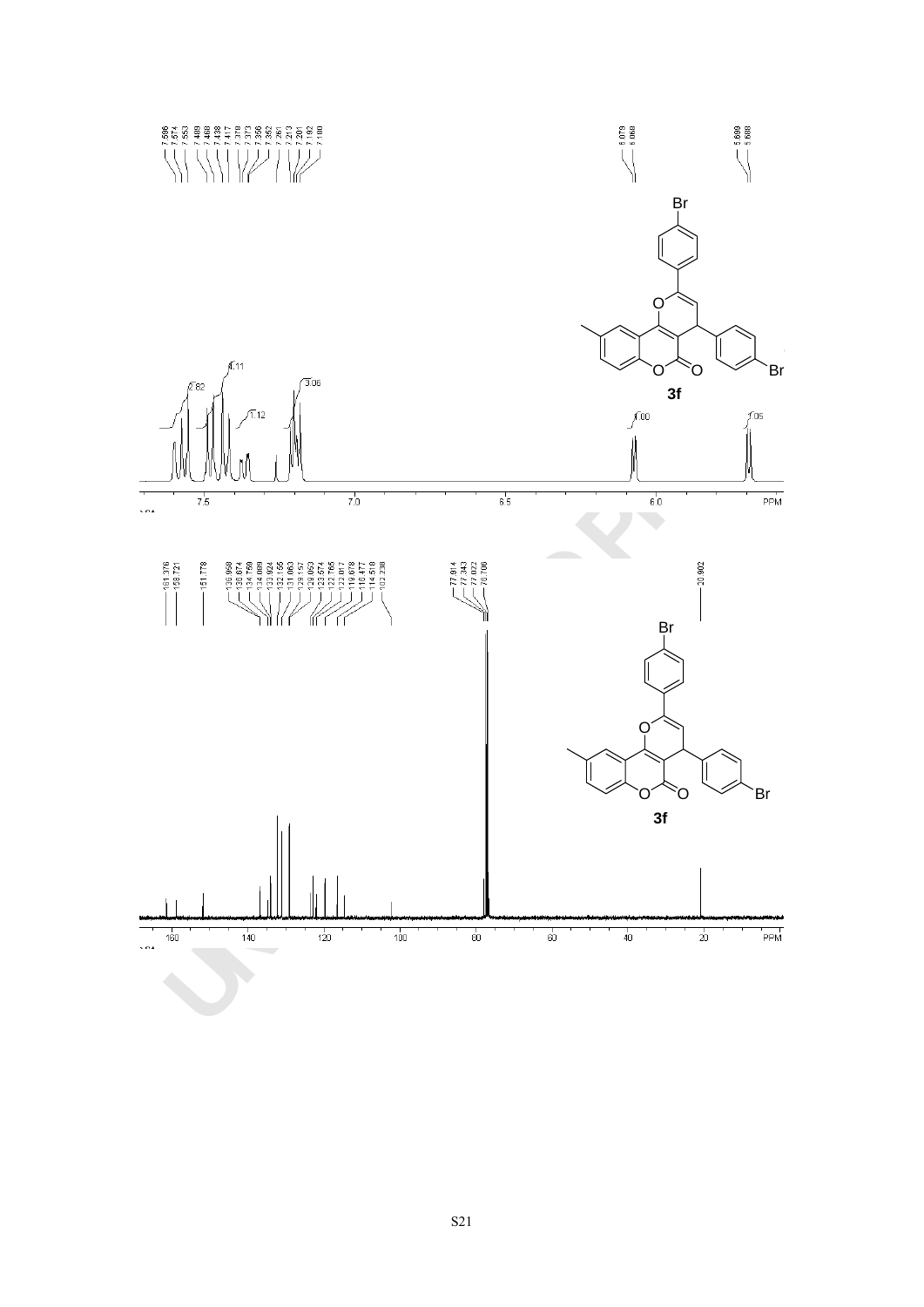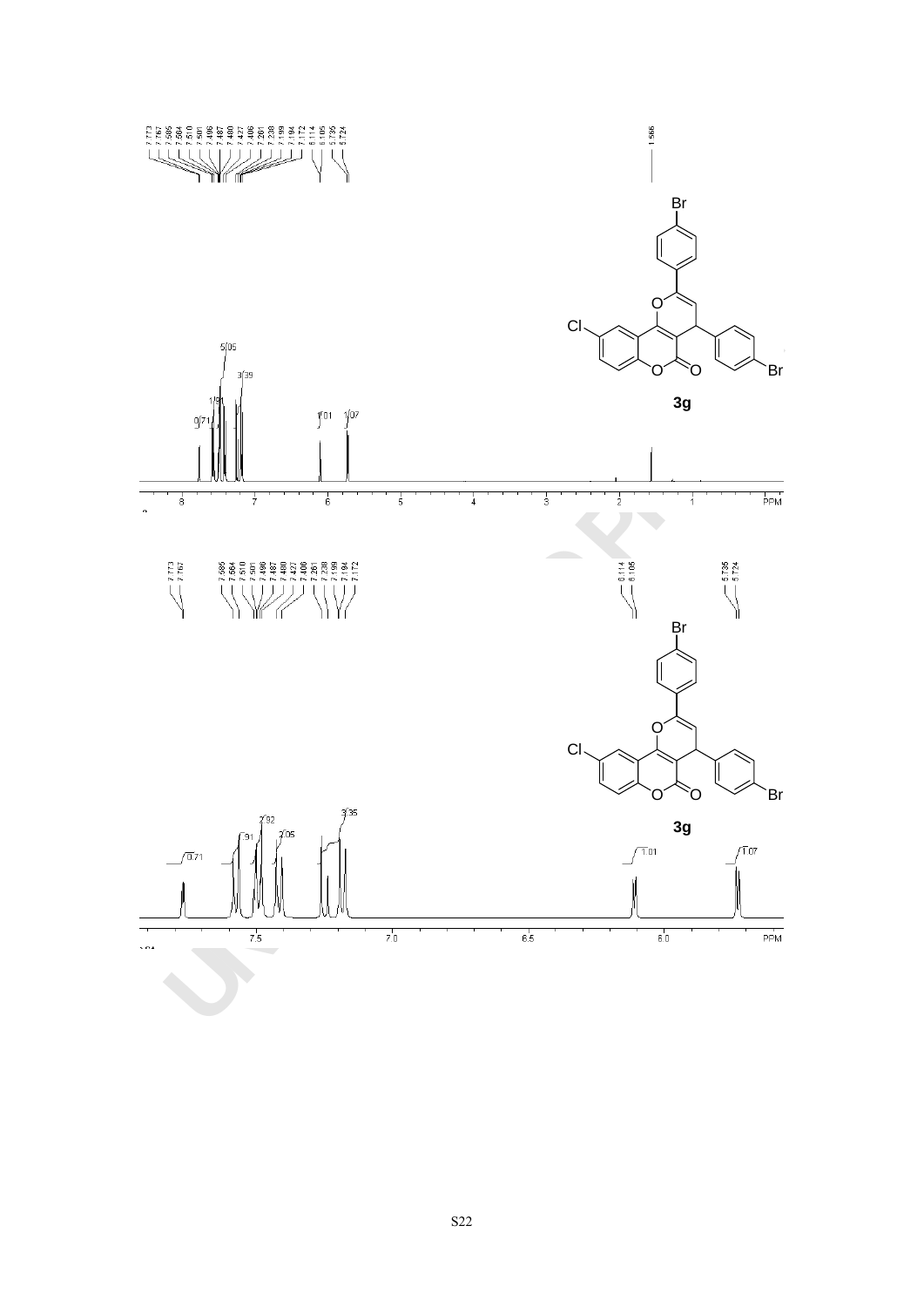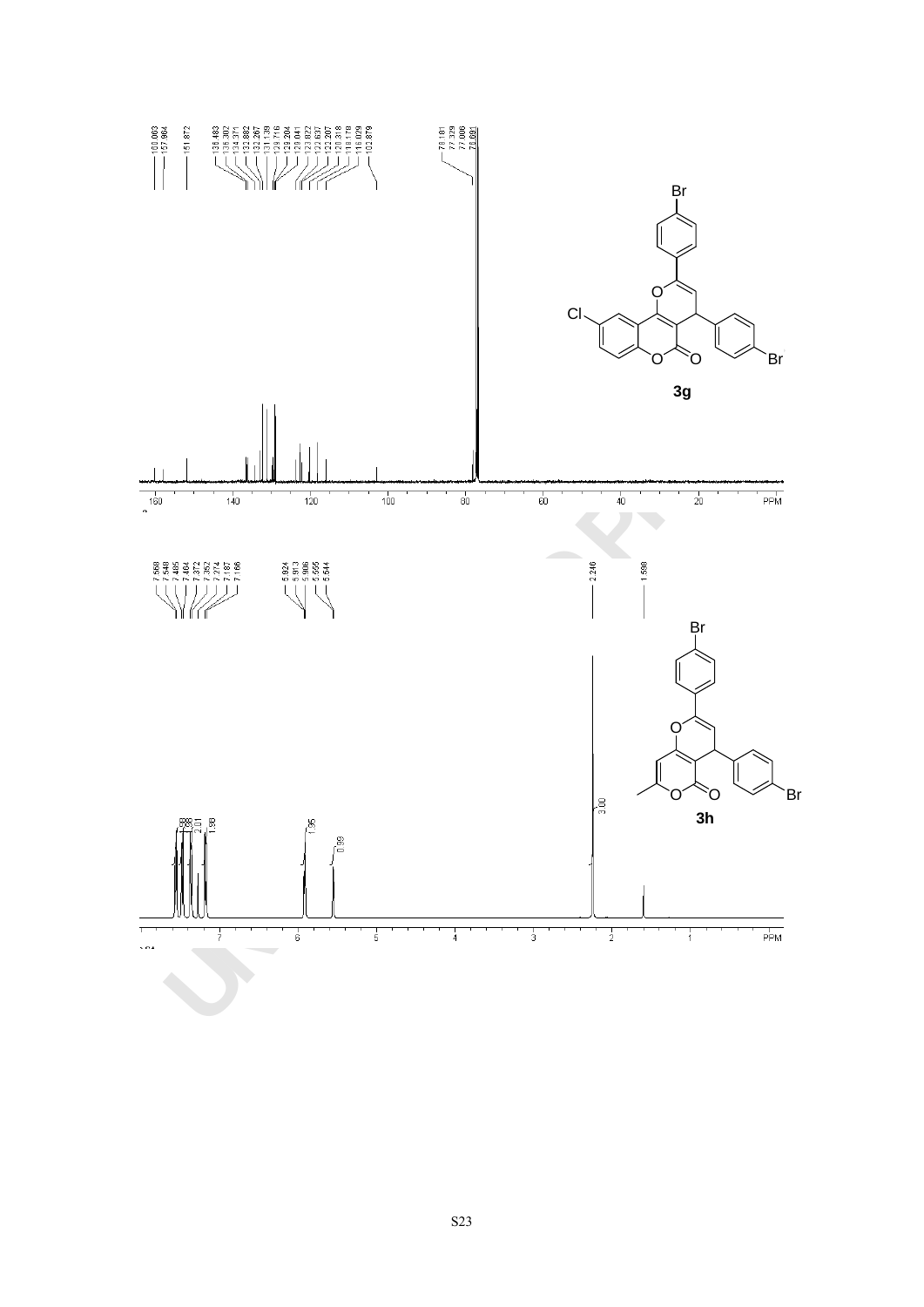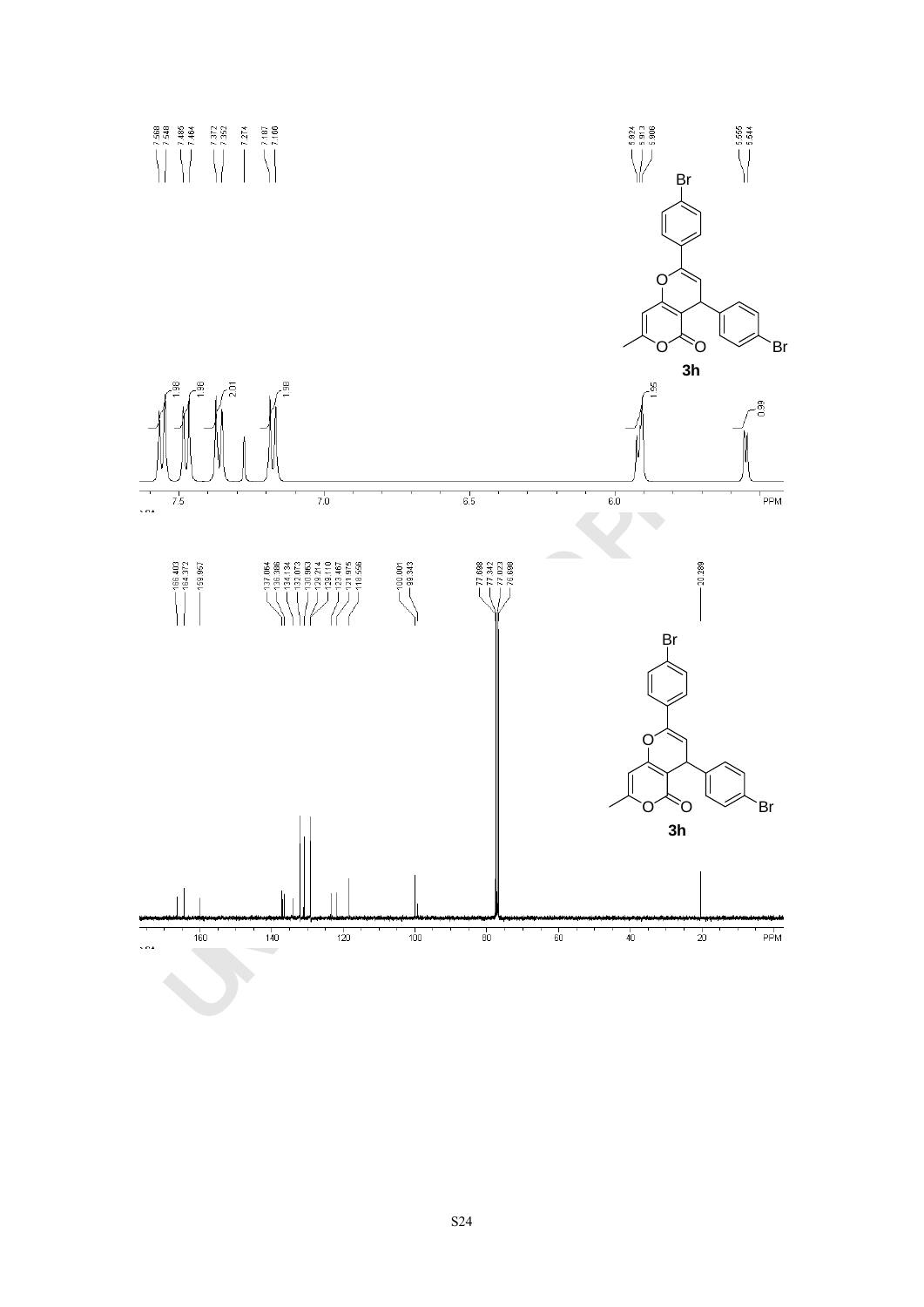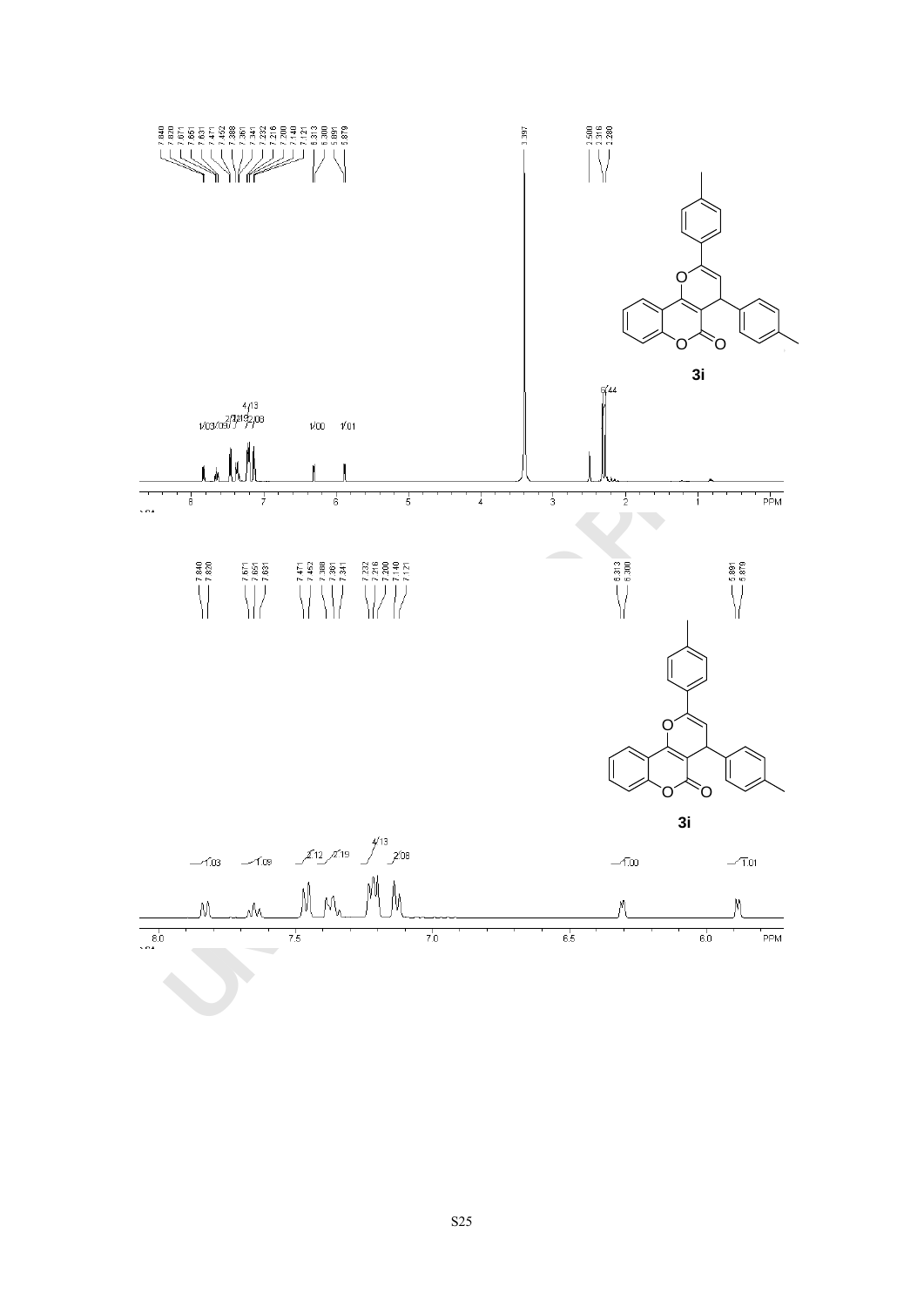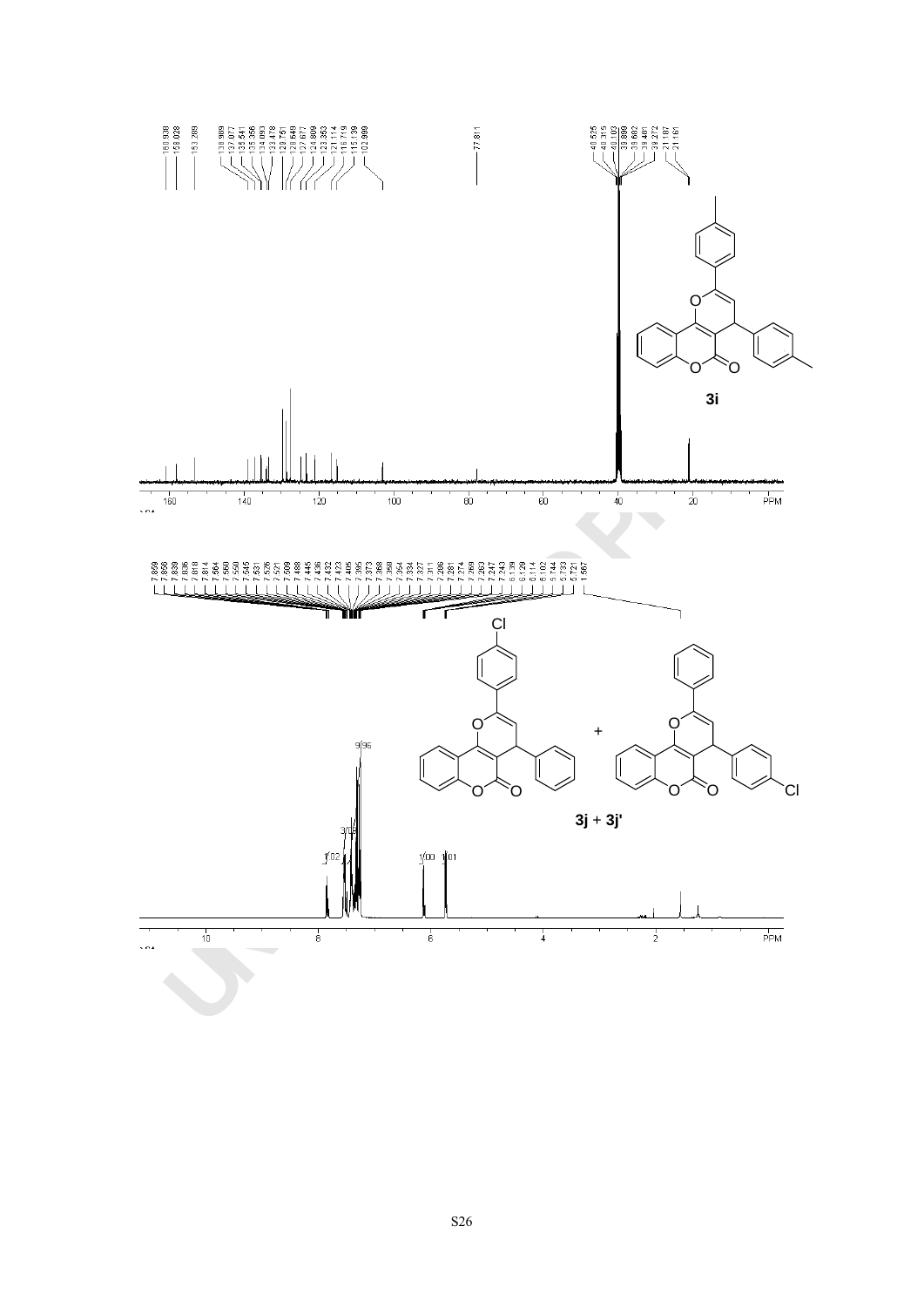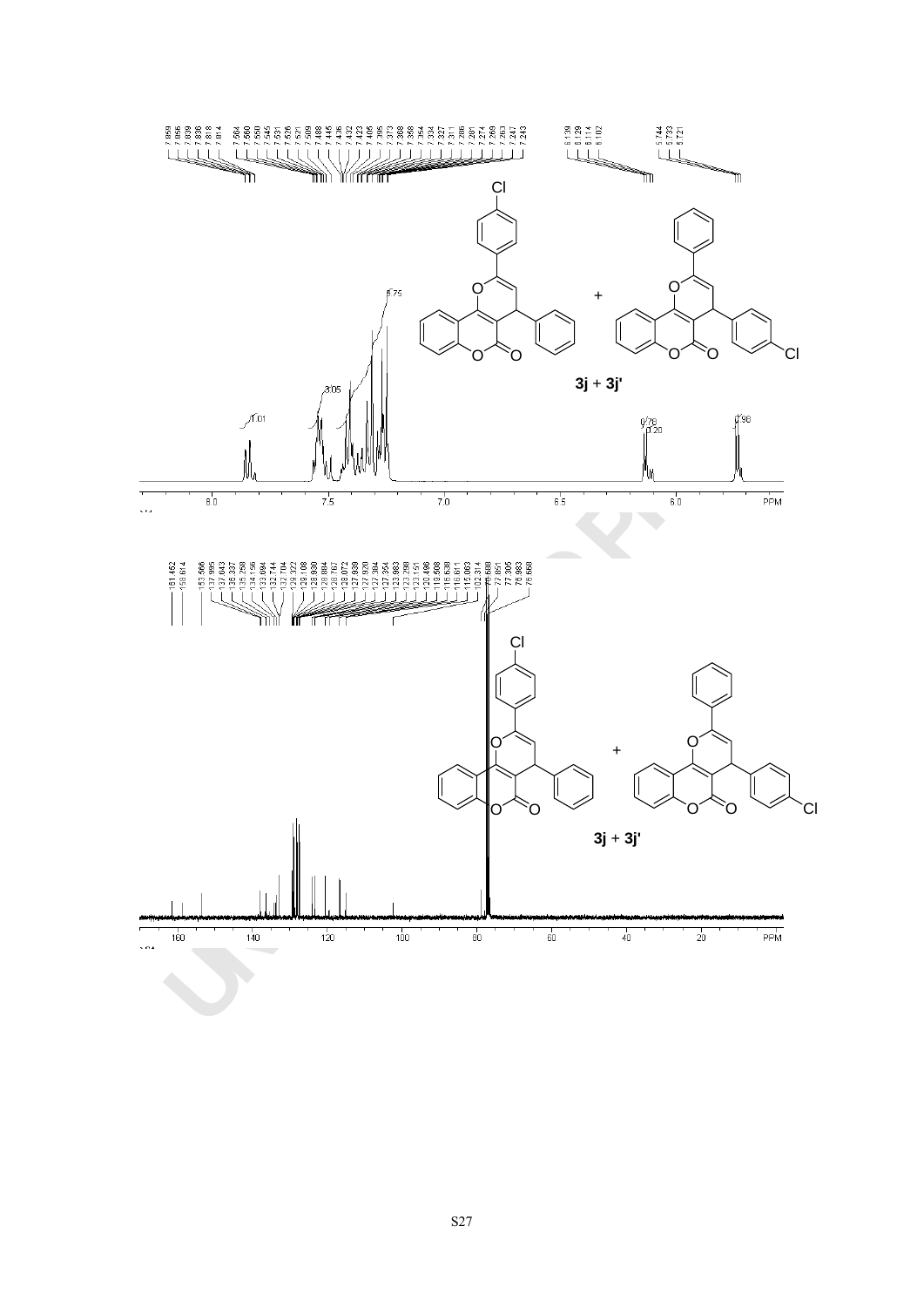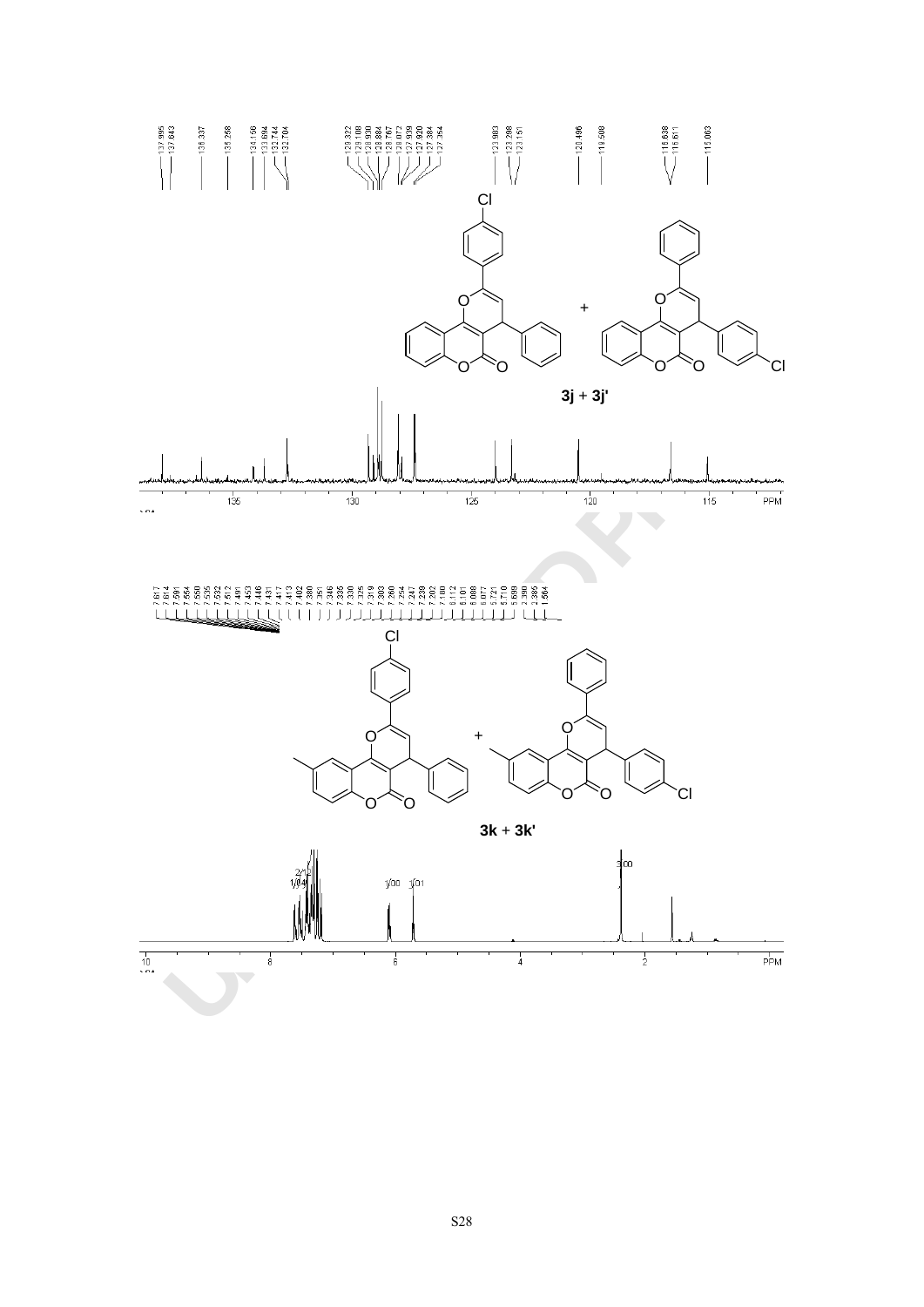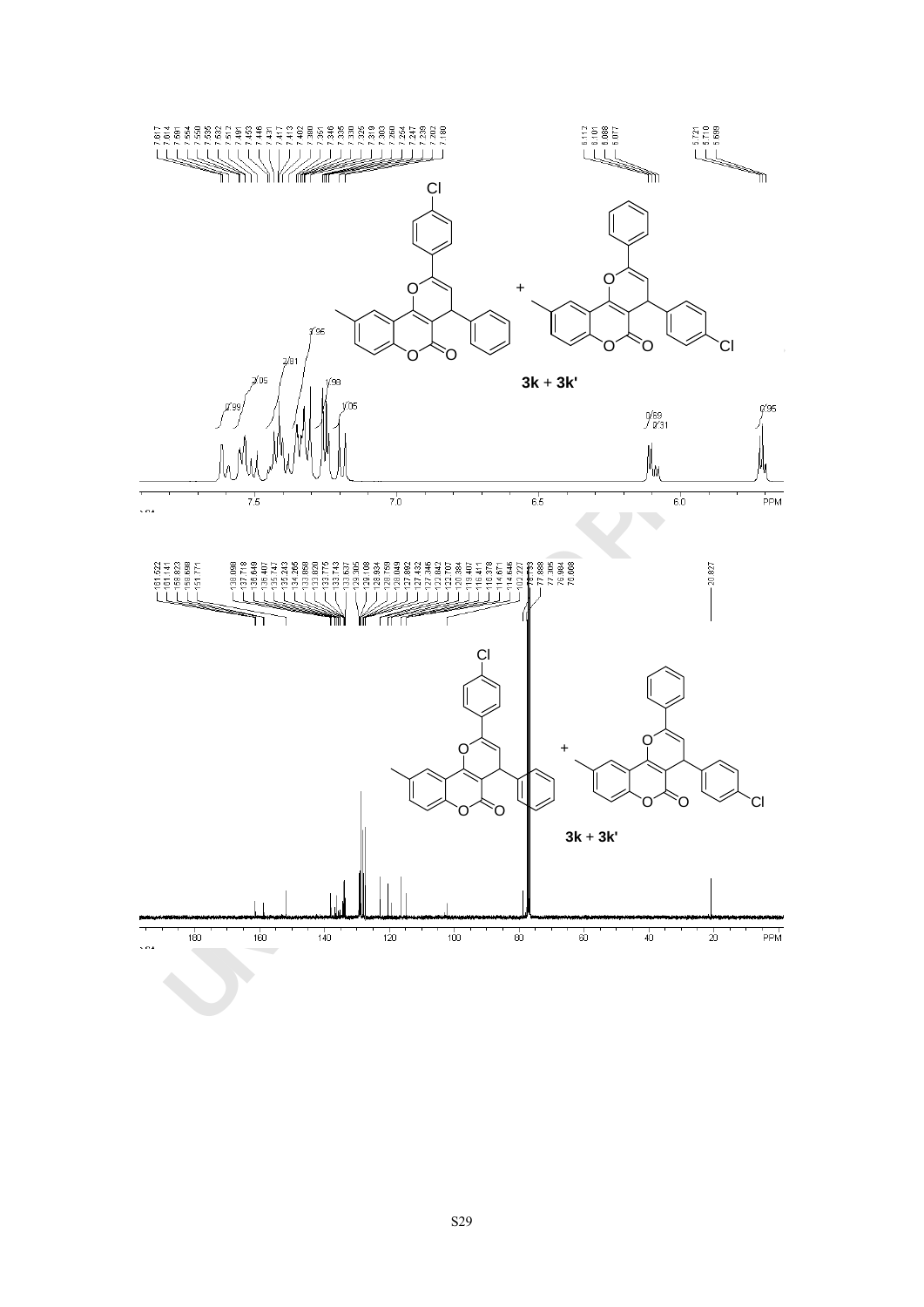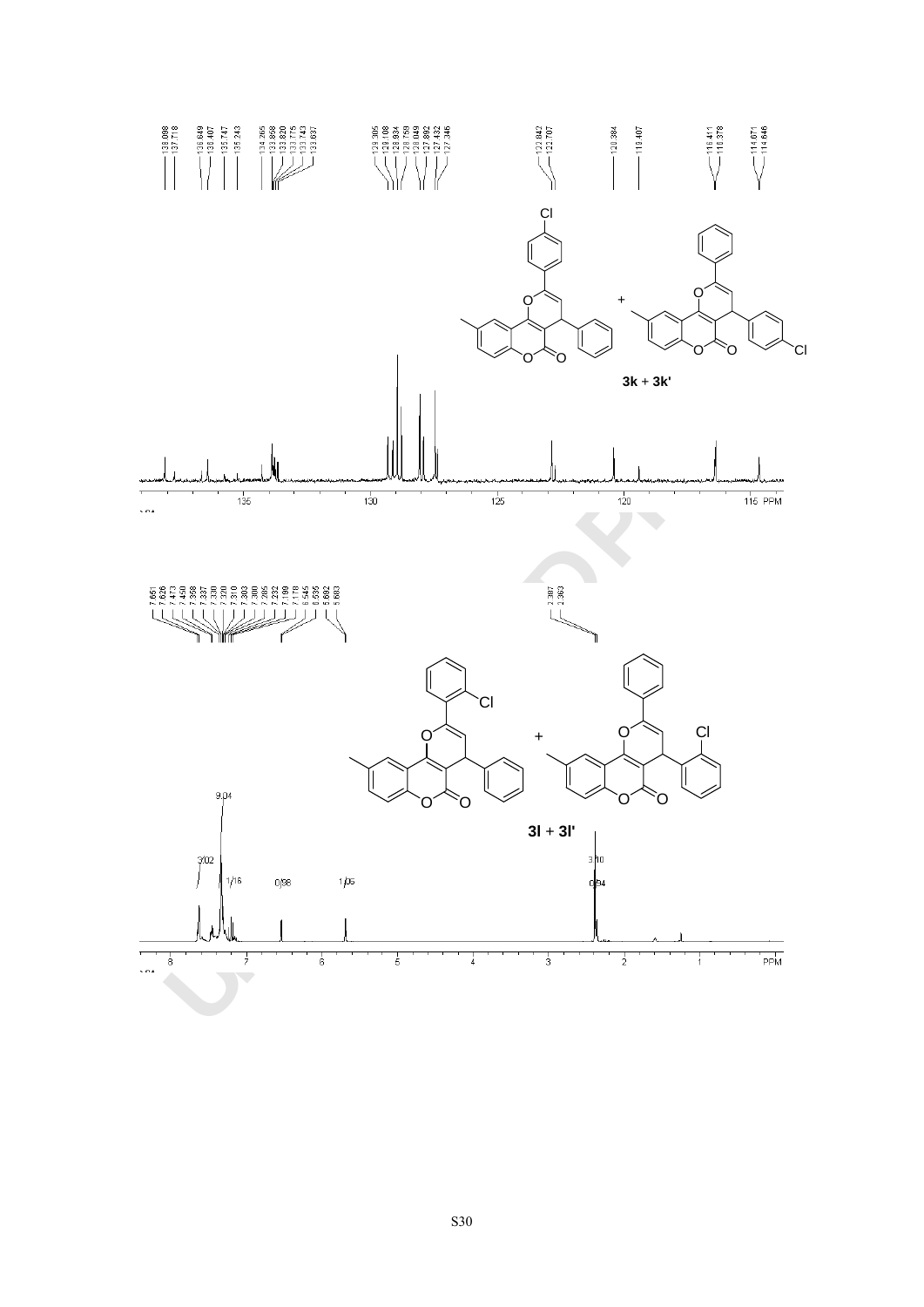